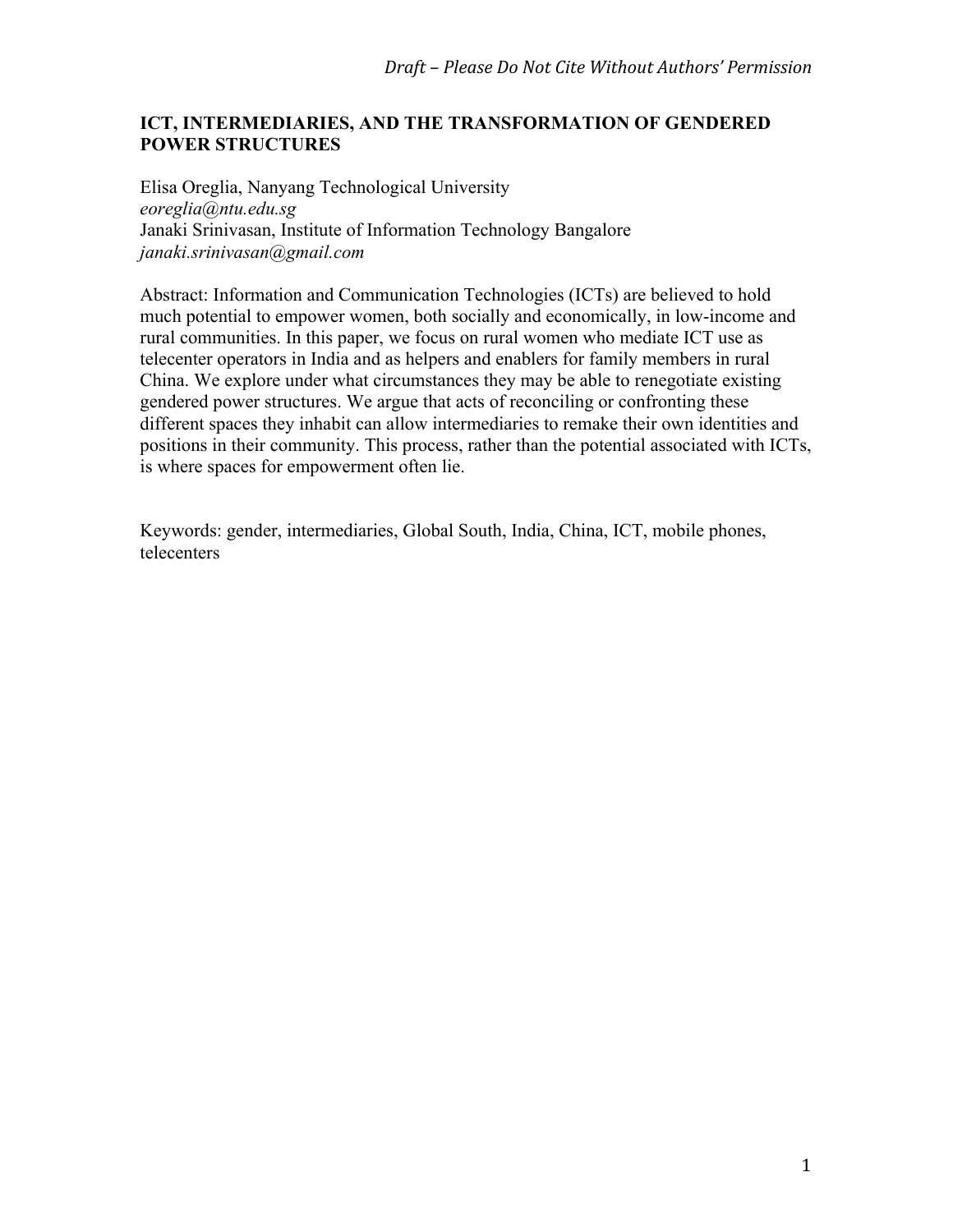## **Introduction**

Since the late 1990s, personal Information and Communication Technologies (ICTs) such as mobile phones have become increasingly available among low-income communities around the world, thanks to the combination of technological advancements and falling costs. This was followed by widespread optimism over their potential to bring about significant societal and economic transformations. But, as the call for papers of this Special Issue reminds us, large-scale adoption of ICTs is a constant negotiation between enabling and constraining solutions to society's challenges. An example of such challenges is the issue of "women's empowerment" in low-income communities, which was hailed early on as one of the areas where ICTs could make a significant and positive impact.<sup>1</sup> In this paper, we draw on our ethnographic fieldwork on female ICT intermediaries in rural China and India to examine the specific *processes* through which women negotiate gender dynamics and power structures within their families and their villages around ICT use, and to show that women renegotiate their gender roles more through the process of mediating ICT access for others than in their personal use. We find that rather than the preconceived potential associated with ICT use, it is in this process of intermediation that spaces for empowerment are forged. Connectedly, we find that temporary gains in the status of individual women facilitated by the process of ICT intermediation are easily reversed if ICTs are not part of broader social changes, especially in the structure of patriarchal organization. The rest of the paper is organized

<sup>&</sup>lt;sup>1</sup> The female operators of the Grameen Foundation Village Phone are a powerful symbol of this potential in both academic (Cohen 2001; Stanley 2005) and other venues ("Eureka Moments: How a Luxury Item Became a Tool of Global Development" 2009; Gill et al. 2010; Malhotra et al. 2012). This and similar accounts emphasize the fact that empowerment through ICT happens because women can have new careers, e.g. as phone operators, and improve their economic conditions, by having more choices and developing new skills. Recent, academic research has portrayed a more nuanced view of such changes, showing for example how women's access to ICT can be easily lost to male family members (Burrell 2010; Wallis 2012b)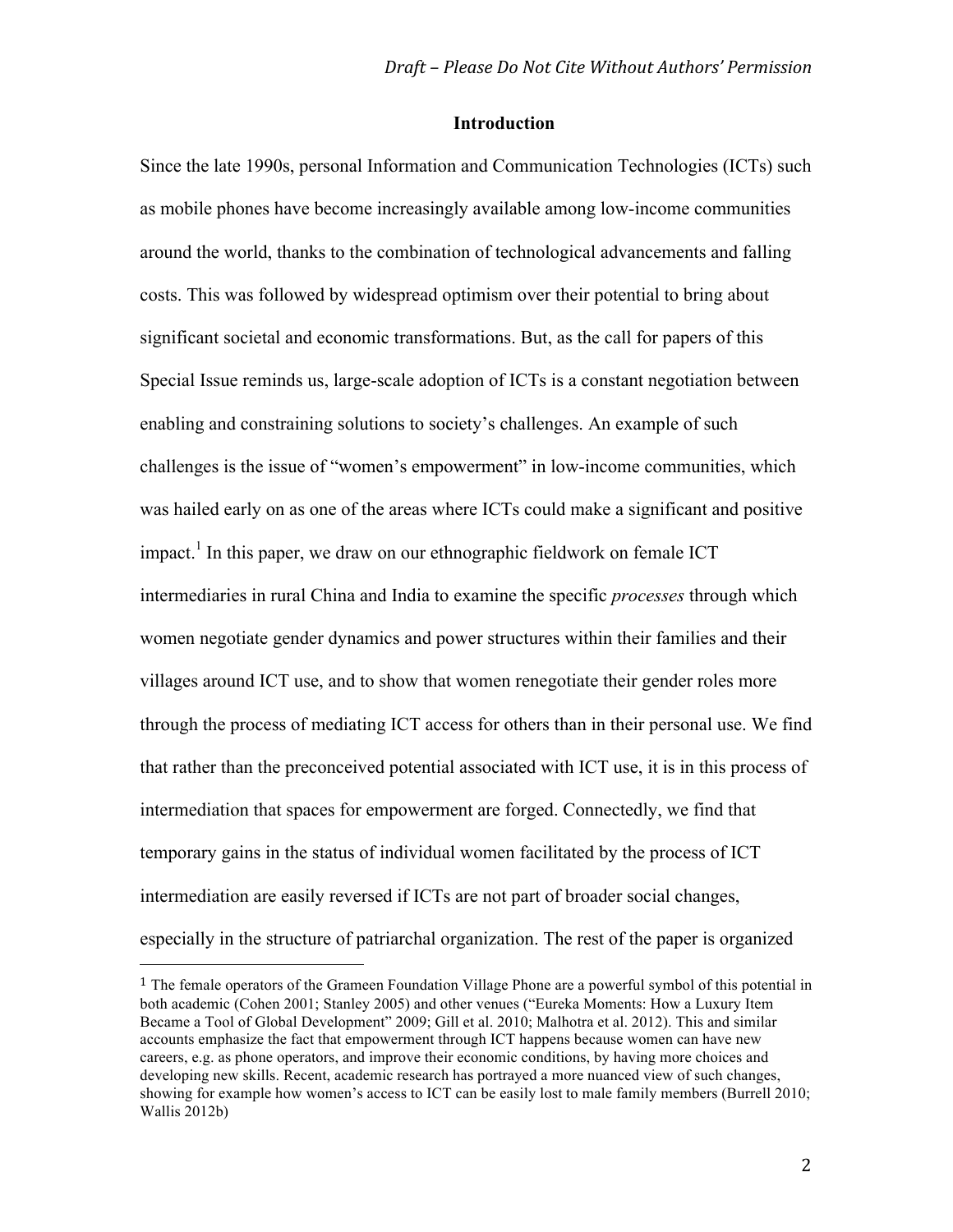as follow: we begin with a literature review that introduces our key concepts of intermediation and empowerment; we then describe our methods; we follow with two sections that discuss findings in the contexts of change versus maintenance of status quo, followed by the conclusion.

## **Empowerment through Intermediation?**

Information systems (IS) research has highlighted that ICT users are *social* actors rather than *atomistic* individuals, that is they interact with multiple people, multiple ICTs, and a variety of social contexts (Lamb and Kling 2003). Further, it has found that intermediaries play an important role in facilitating processes of knowledge reuse within information systems (Markus 2001). Both these aspects are important to us as we explore the role of ICT intermediaries in processes of social change, but our research investigates ICT use in the Global South, a very different geographical, economic, and social setting than the one where traditional IS research takes place. Therefore, to investigate the role that intermediaries play in the adoption of ICT in such non-Western and non-corporate settings, we additionally draw on the field of Information and Communication Technologies and Development (ICTD). This area of research has drawn attention to the fact that ICT design has traditionally focused on corporate settings in the West, on individual device ownership and on use by literate users. These conditions are at odds with ICT use in places where users not necessarily literate (Donner and Marsden 2011; Medhi et al. 2010; Parikh 2006), they may not own the devices they use, and their use may also not be individual (Burrell 2010; Pal et al. 2006).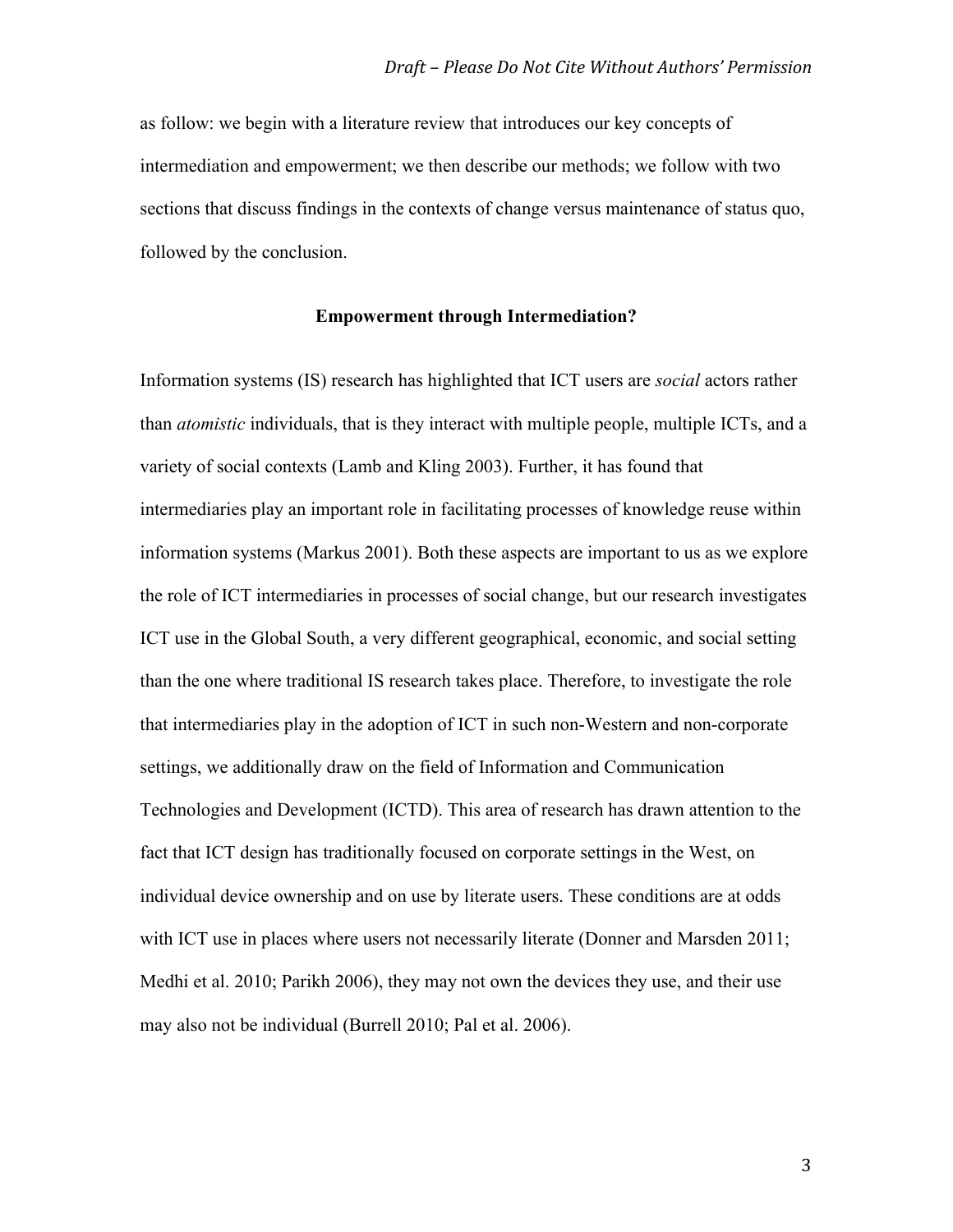In all these circumstances, intermediation, defined by Sambasivan et al. as what "occurs when the primary user is not capable of using a device entirely on their own," (Sambasivan et al. 2010:2583) form a key part in the daily use of ICTs for many people (see also Parikh 2006; Sukumaran et al. 2009). Existing research has looked mostly at public access ICTs and mediation outside of the family (Kumar and Best 2006; Kuriyan et al. 2006; Ramírez et al. 2013), and we extend this to circumstances where intermediation happens within the family, or where the consequences of one's job as intermediary are experienced by family members. Our work seeks to understand the unintended consequences that being an intermediary in ICT use has for young rural-tourban migrant women in China, who spend time in urban areas, learn how to use ICTs, and pass this knowledge on to family members; and for women who work as telecenter operators to support villagers' use of computers in rural India. We show that the role of intermediaries has intended consequences, such as teaching other people how to use ICTs, but also unintended ones, such as the negotiation and restructuring of power structures within the family. We argue that these female intermediaries leverage the process of ICT intermediation to carve out spaces of "empowerment," which, following Kabeer, we understand as *"the expansion in people's ability to make strategic life choices in a context where this ability was previously denied to them."*(Kabeer 2001:19). The emphasis here is on the *process* of change, rather than its outcome, and on the agency of women in this process.<sup>2</sup> The "ability to make strategic life choices" highlighted by Kabeer is only real in a context where choices exist and are recognized as such, at least

 $<sup>2</sup>$  A change in ability to make choices might be related to the conditions under which choices are made</sup> ("resources"), the process by which choice is made ("agency") and the outcome of choices ("achievement). See also Malhotra et al 2002 for a broader survey of the challenges with defining and measuring empowerment.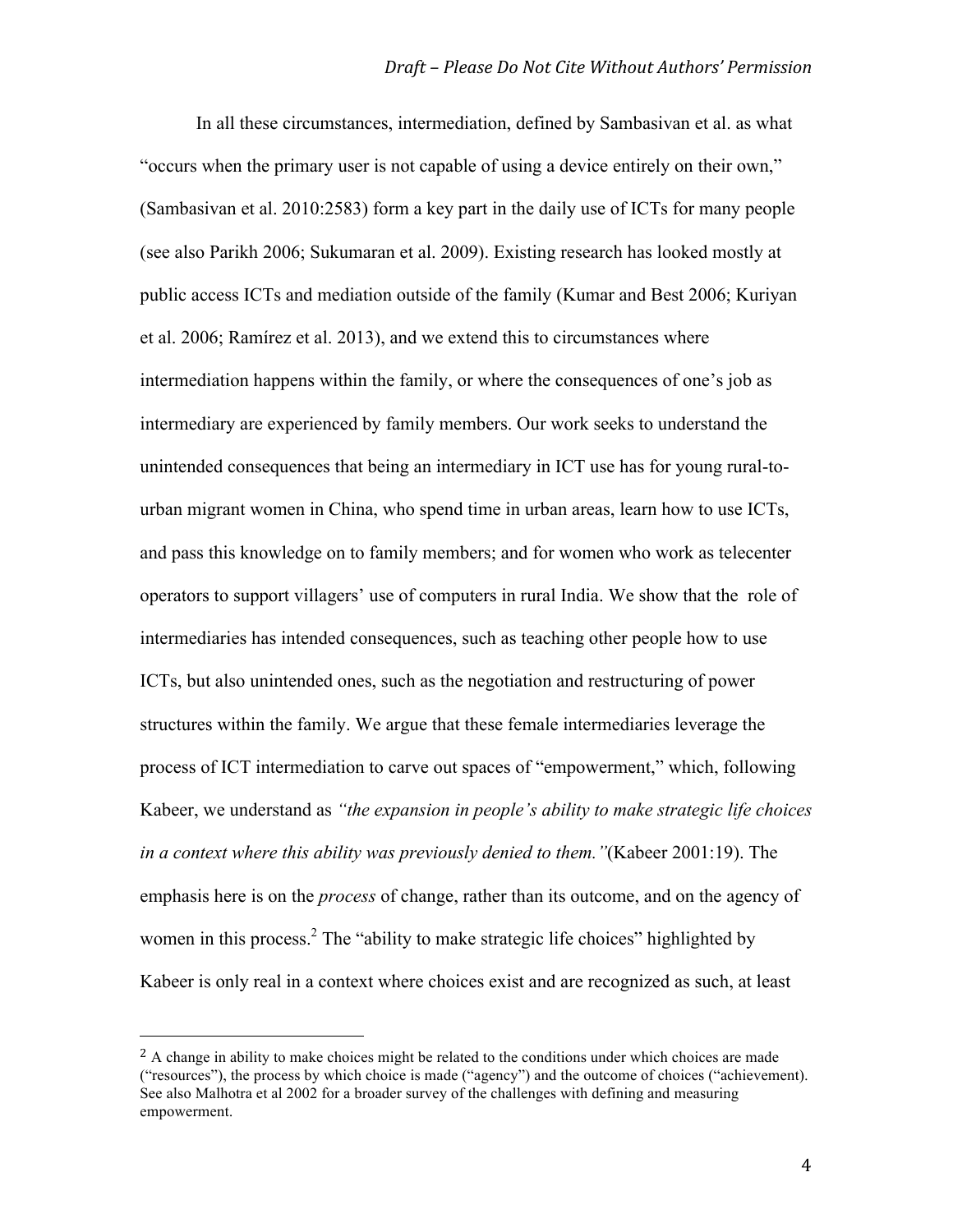discursively, and where making them does not come with "punishingly high costs" (*Ibid*:26). In our cases, we study the expansion of choices that are materially available to women , as well as in their recognition of alternatives hitherto unfamiliar to them in the course of mediating ICT use.

Our focus on women ICT users is not accidental. Adam et al. pointed out in 2004 that gender had been largely left out of mainstream IS research, with little efforts at theorizing and integrating perspectives from the gender and technology scholarship, and a narrow focus on gender as a binary variable that determines differences in behavior, while ignoring age, ethnicity, and class (Adam et al. 2004). Ten years on, many of the issues raised in this paper remain relevant, especially regarding gender as a dichotomous category (Trauth 2013). While there are signs of increasing diversity, with theoretically sophisticated research on gender and IS (Corneliussen 2005; Pozzebon et al. 2014; Richardson 2009; Tapia 2006; Trauth 2013 for an overview), on the integration of critical theory in IS research (Adam et al. 2006; Howcroft and Trauth 2008; Richardson and Howcroft 2006; Trauth and Howcroft 2006), and on race in IS (D'Mello and Eriksen 2010; Kvasny 2006; Ravishankar et al. 2012), these interventions constitute the exception rather than the rule.

We find the case of female intermediaries a useful one to examine the broader theme of women's empowerment and ICTs for two reasons. The first is that the process of ICT mediation straddles the domains of work and family, long recognized as equally important and interconnected arenas of social change when talking of changes in women's roles. The second reason is that being an intermediary, a role that was largely unanticipated by ICT designers and largely unacknowledged by its users, offered a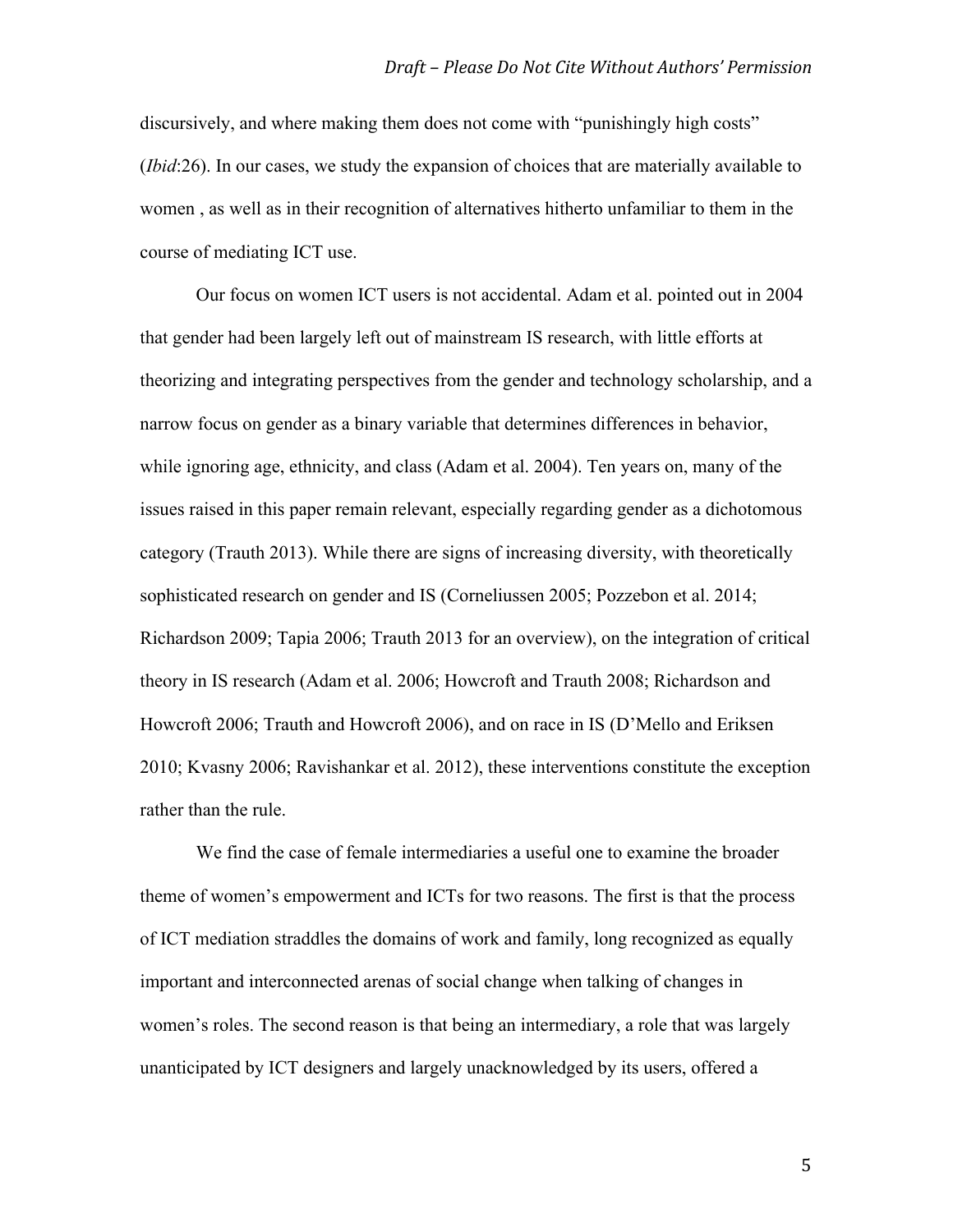"choice" that was previously not available to women. In studying this theme, we also attempt to address the tension between universal metrics and context-dependent definitions of empowerment long faced by those studying or measuring women's empowerment (Kabeer 2001; Malhotra et al. 2002). We do so by using cases from two countries and sites to examine the same theme: how the process of mediating ICT use can simultaneously be a process of empowerment, with unpredictable results.

## **Methods**

We base this paper on ethnographic fieldwork carried out by the first author among Chinese rural-to-urban migrant women, who mediate ICT access in their native, rural communities; and among women who operate public access ICT centers in rural India by the second author. The fieldwork in China focused on ICT use among migrant workers in Beijing, and in their home villages in the Northern provinces of Hebei and Shandong (Oreglia 2013). The fieldwork in India focused on the operators of village ICT centers in the southern Indian states of Tamilnadu and Puducherry. The Sustainable Access in Rural India project (SARI) was established in Tamilnadu in 2001 and operated by a microcredit NGO (Srinivasan, 2012). The Information Village Research Project (IVRP) was set up and operated by an agricultural research NGO in Puducherry since 1998 (Srinivasan, 2011).

Our fieldwork included open-ended and semi-structured interviews, observation, and participant observation in research participants' homes, workplaces, and villages between 2004 and 2011 (fieldwork details in Appendix 1; the names we use in this paper are pseudonyms). In the tradition of ethnographic research, we assessed whether we had sufficient material by gauging data saturation, i.e. whether themes were being repeated by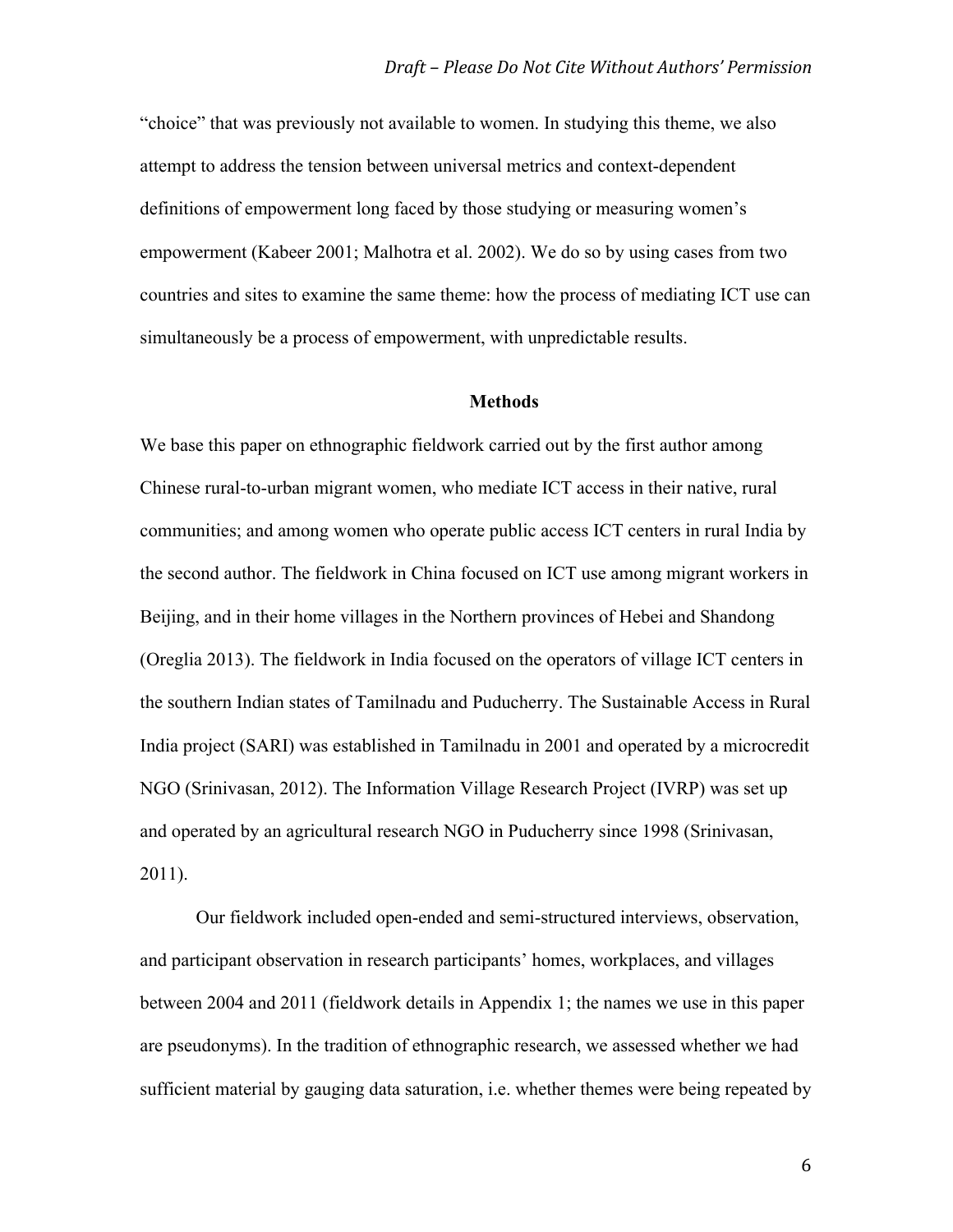interviewees, rather than by the number of people we spoke with (Saumure and Given 2008). Longitudinal research offered us a way to observe social changes that unfolded over several years through repeated negotiations, changes that were difficult to quantify and measure, and seldom had a single outcome. As we will see in the next section, this method is particularly helpful in understanding women's empowerment as a process (Malhotra et al. 2012), the focus of our analysis.

The Chinese and Indian cases offer particularly interesting instances of ICT intermediaries. In Chinese villages, growing ownership of cheap smart-phones or Internet-ready feature phones (CNNIC 2013), and good coverage and cheap data plans, make the Internet increasingly accessible to locals. Rural-to-urban migrants also maintain close ties with their native villages, and bring ICT and know-how on ICT back home (Oreglia and Kaye 2012). These migrants are typically young people, both females and males, who leave the village after finishing middle or high school, and who go back there at least once a year at Spring Festival, or for longer periods. In their urban experience, they become very skilled at using ICTs to remain in touch with family and friends, for entertainment, and often for work. In the Indian case, NGO-sponsored public ICT center projects became a popular form of offering ICT access in villages in the 2000s. Some of these projects (including the ones we focus on) explicitly focused on women's ICT access. NGOs established village-level ICT centers and employed operators to run them. In the cases we examined, the NGOs focused on women's empowerment and emphasized bringing in female operators.<sup>3</sup> The primary work of these operators was to instruct

<sup>&</sup>lt;sup>3</sup> In addition to their gender identity, operators also brought a history of relations with the community they are working in (operators were recruited either from the same village they lived in or in adjacent villages). To that extent, even before they started working at the center, intermediaries are also perceived and judged by the moral standards of the community.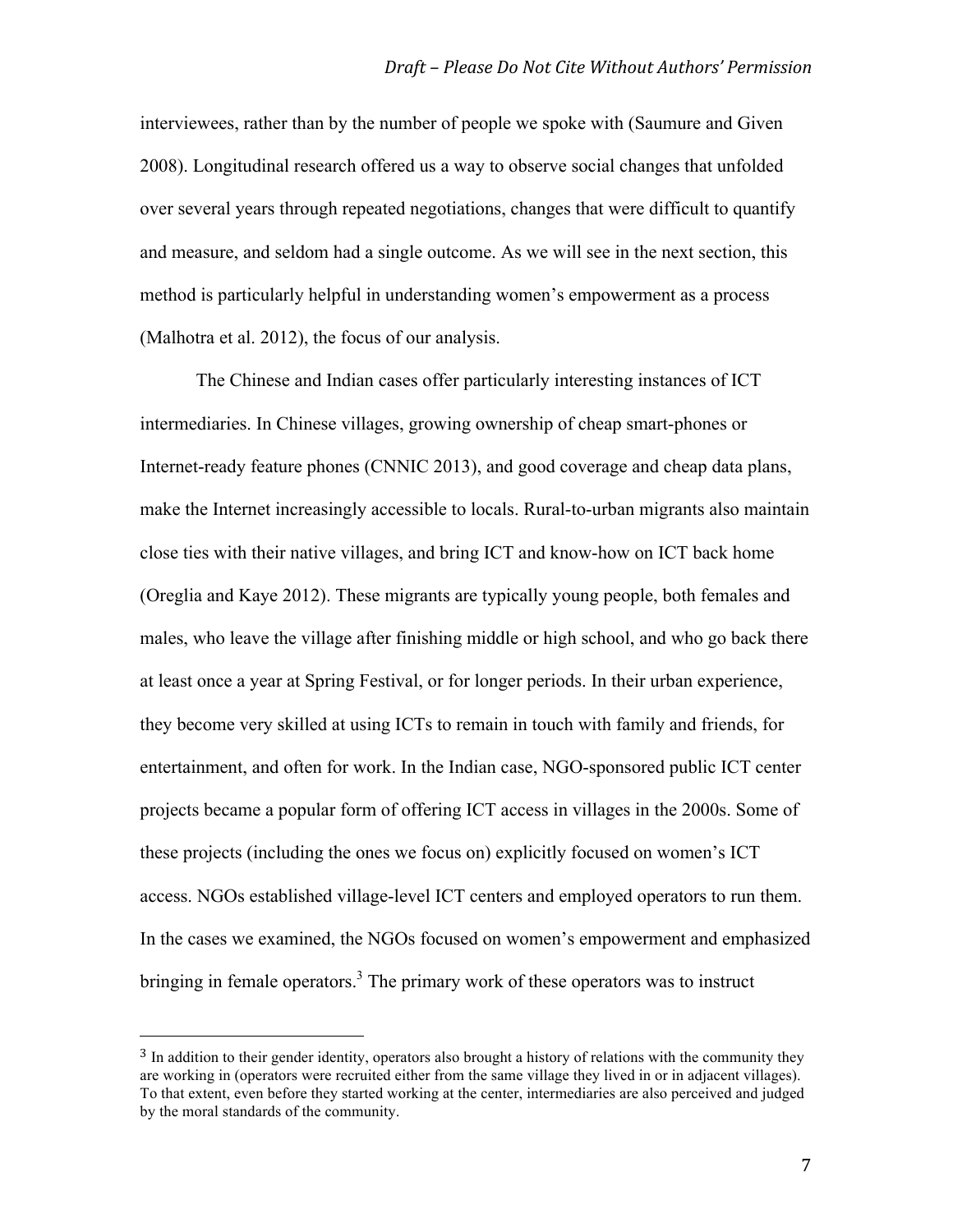visitors on ICT use, including conducting elementary software classes to kids and young adults, helping visitors browse or look up specific websites, or looking those up on behalf of visitors. The choice of operators has long been seen as crucial to the health of such projects and this made ICT intermediaries important actors in a village community (Gopakumar 2008; IIITB 2005; Srinivasan 2012).

The empowerment framework we outlined earlier allows us to examine what mediating ICT use meant for female intermediaries, and we undertake this in the following section.

#### **A Push to Change through ICT Mediation**

In this section, we examine how acquiring a mobile phone and teaching other people how to use it in the case of Chinese migrant women, or controlling access to a computer, as in the case of Indian women working in telecenters, affects the lives of these intermediaries. Using Kabeer's definition of empowerment, we analyze processes of change in these women's lives, paying attention to how they recognize and leverage the new opportunities that their roles as intermediaries make available to them. We find that first, they gain prestige for technical proficiency, both within the family and the wider community given that ICTs, and especially computers, were seen as sophisticated technologies identified with male, urban, and educated users. The second is through expanded economic opportunities. In the Chinese case, the possession of a mobile phone or even more a computer is often a sign of a certain financial independence; in the Indian case, working at a telecenter is a way for women to earn money and contribute to the family finances, rather than depending on the (male) breadwinner. Both cases, though,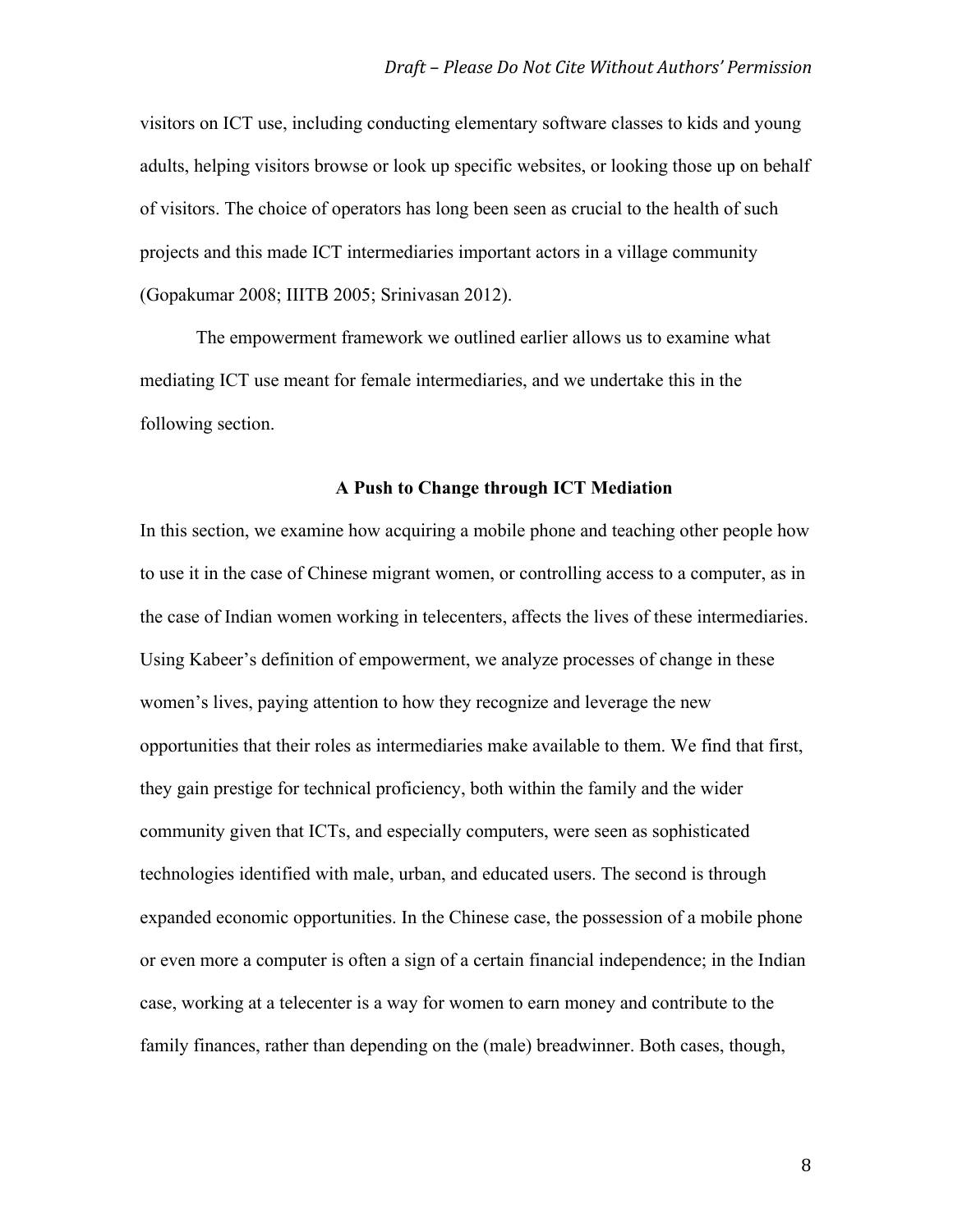are replete with social tensions around what is considered appropriate behavior for women, and gains in prestige and economic independence can be easily lost.

In the Chinese countryside, a strong patriarchal system persists, but the combined experiences of migration, urban life and work have ignited serious tensions around traditional gender roles. Millions of young women leave their villages to improve their chances in life, or "see the world," as they often put it (Fu 2009; Yan 2003), but also to help with the family finances. Once in the city, they experience the independence that comes with having their own income, even if limited, and with living their own lives away from the eyes of the village. What emerged clearly from interviews and observation was that going back home, even temporarily, and to the position of subordination that young women traditionally have to maintain in front of men and older women could be very difficult, especially for the women who had a significant influence over the financial situation of their family through their remittances. Open rebellion, such as a direct refusal to send money back home, appeared to be rare; what was more common was a pro forma respect of traditional roles, while subverting them in subtle ways that are concretized through, in particular, money and ICT. Both represented a hard-earned independence; ICT also signified technical competence, as well as the ability to carve one's spaces and to communicate with whomever one chose, beyond the control of the family.

The story of Ling Hua may illustrate some of these issues. She grew up in the countryside of the central province of Shaanxi, the second of three children, and migrated to Beijing right after graduating from middle school. She sent money home to help support her parents (both farmers), and to keep her younger brother in school at first, to help him get married and buy a house successively. When she first arrived in Beijing, in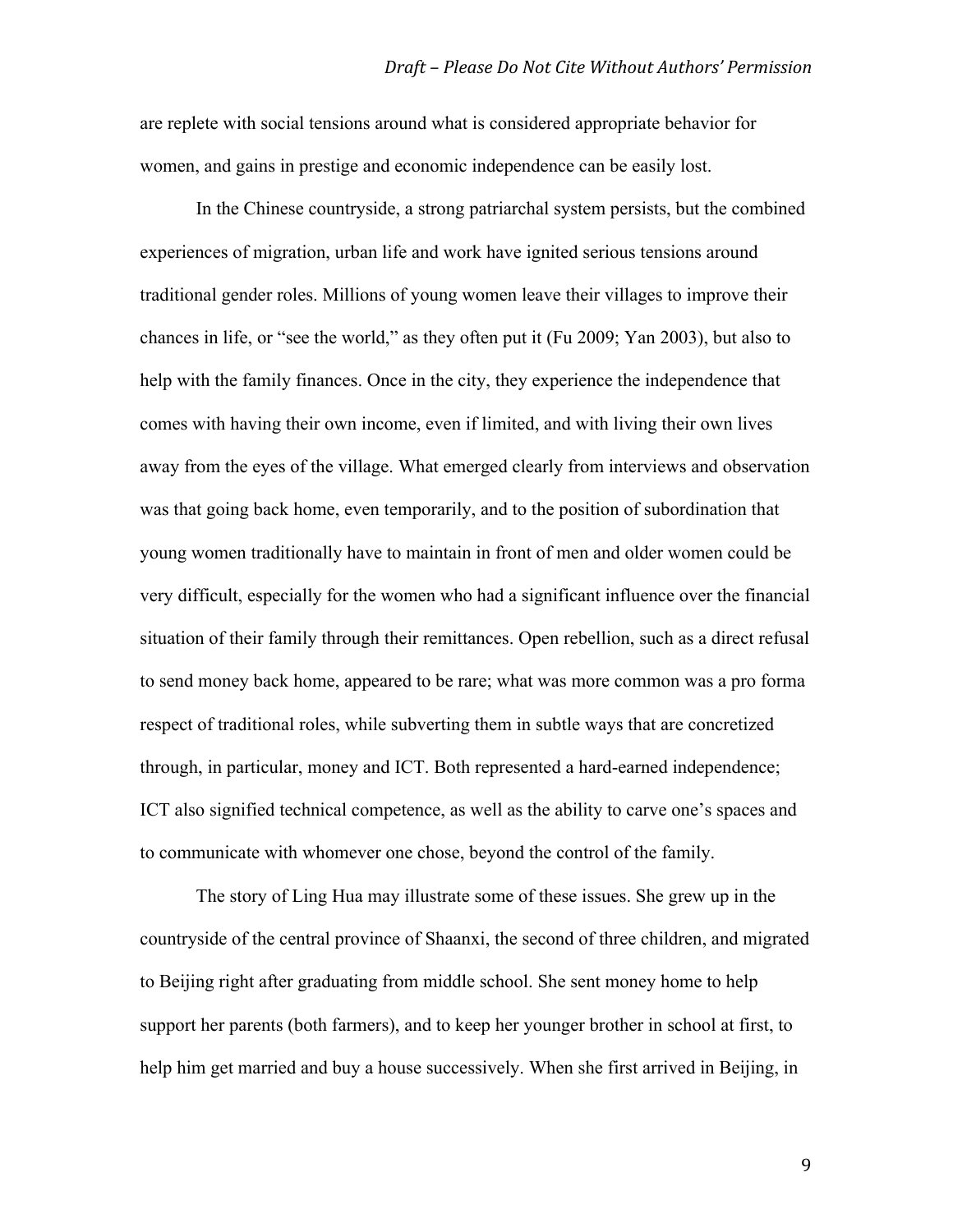the early 2000s, she saved up everything she earned for six months. She sent half of the money to her parents, and she used the other half to buy herself a mobile phone—a common occurrence among young migrant women who want to establish their urban credentials, and have a tangible sign of having made it in the city (Wallis 2012a). Soon after she started to save money to buy a cheaper mobile phone to give to her mother. Remaining in touch with her was very important for Ling Hua, but it was complicated: her parents' house did not have a landline, and so she had to phone her uncle, ask him to find her mother, then call back a few minutes later to see if she was around and free to talk. It was cumbersome and expensive, and Ling Hua decided to bypass the landline by buying a phone for her mother. Her father was not pleased, since he did not have one yet, but Ling Hua was adamant that the phone belonged to her mother, and that since it was her money that bought it, she could do what she pleased. She taught her mother how to use it to make and receive calls (text messages were beyond the literacy level of the mother), and sent her money to buy airtime. Her father was cut off from the conversation entirely, and her mother was one of the first mobile phone owners in the village. This upset somehow the family relations: when Ling Hua called the landline she would occasionally talk with her father, but after she gave her mother a mobile phone, she only talked to her. As she recounted it, at the end of her calls with the mother she would ask her if her father had anything to say. "Is there anything?" the mother would ask the father. "Nothing" would be the typical answer, and that represented the end of the conversation.

Ling Hua's case is not isolated, and her typical phone conversation with her father—"Is there anything?" "Nothing"—was repeated verbatim by several other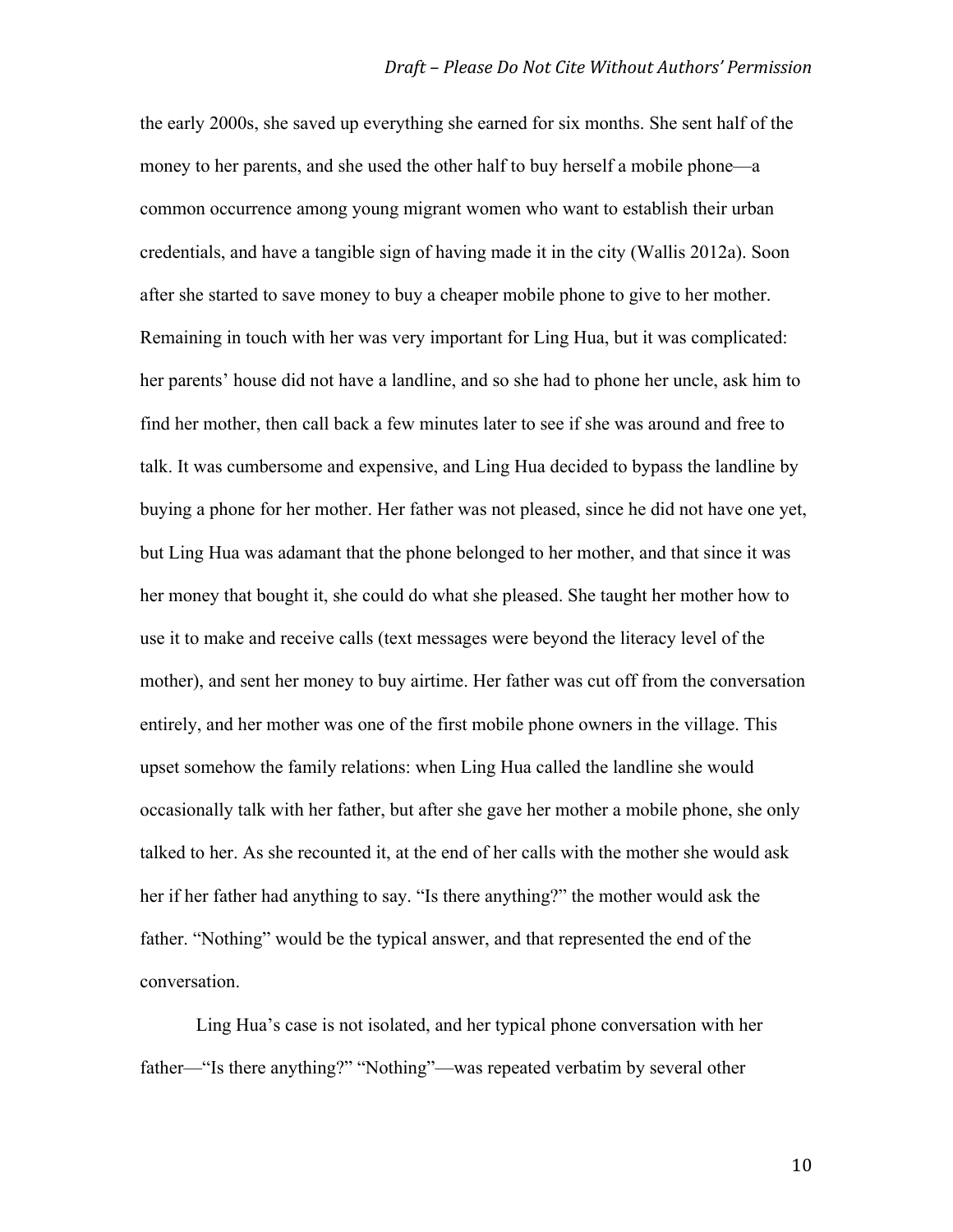migrants in Beijing, both females and males. ICT have opened up new spaces of intimacy between mothers and migrant daughters (and often sons), where children mediate their mother's use of ICT and teach them (often over and over again) how to use a mobile, or find content that their mothers would enjoy such as music or e-books and then teach them how to access it. This contributes to a slow change in the expectations that exist around the role of women within the family, reinforcing a pattern of change that has been taking place in other areas for some time (Fan 2004; Gaetano and Jacka 2004). But a further challenge to their role comes from migrant daughters' exposure to different codes of behavior they experience in urban settings, especially around personal freedom. In purchasing phones for their mothers and not their fathers, in instructing them in their use, in finding appropriate content, the migrant women enact skills and behaviors that they learn in the city. They can afford to buy and then use technology that their co-villagers usually refer to as 'tools for men,' and they extend parts of their independence to their mothers.

The case of the Indian public ICT center operators bears both similarities and differences from the Chinese case. The villages where the centers were located had a substantial population engaged in activities related to agriculture. During the author's early visits to the project in Tamilnadu, the region was also facing a three-year long drought, which had led to many households desperately seeking some source of income. The regions under discussion were similar to the Chinese case for their strongly patriarchal value system. Few women worked outside home in salaried positions. This was especially true of those whose families possessed land of their own and had the option of working in their own fields.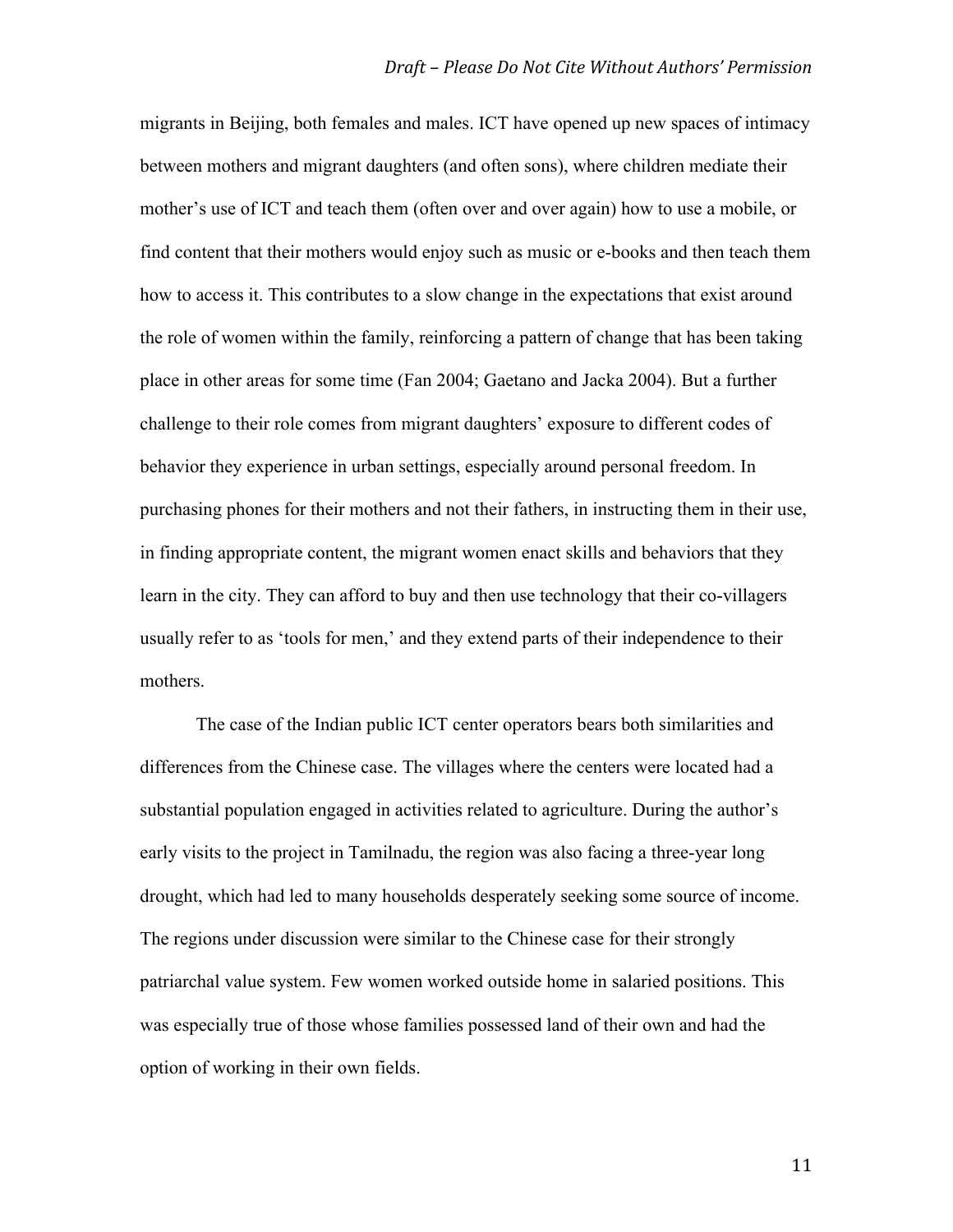It was in these conditions that the telecenter projects we discuss were introduced by NGOs with goals of being "inclusive." Besides focusing their work on low-income households, these NGOs worked hard to engage women as operators. The non-existent or low stipend offered to operators<sup>4</sup> made it likely that men would not take up or stay in these positions, which ironically also helped NGOs engage women. Especially when the excitement about the centers wore off, it was increasingly those who did not have other opportunities to gain salaried employment who would opt to be operators, which typically meant women (and increasingly, middle-aged women, as it became acceptable for a new generation of women to work outside home).

Public ICT centers, especially in the period we studied them, offered the first exposure to computers for most of their users, including their operators. In both projects, computers were seen as sophisticated technologies that operators and village residents had to be persuaded to use in light of their fears of damaging an expensive technology. The Puducherry project even placed computers in everyday, non-threatening locations (including placing one below a tree in the village square) to play down these fears. Over time, operators and some village residents became more comfortable with computers (partially due to the centers, but also because of other venues at which computers became accessible or at least visible, such as schools or public offices). That did not, however, change the fact that when computers were introduced through ICT centers, their operators were seen as people who used sophisticated technology that most in the village did not know how to handle. Women operators referred to their pride when they were referred to as the "girl/woman with the computer." The symbolic value of the computer too cannot be underestimated and played an important role in how an operator was regarded. This

 

<sup>4</sup> In the Puducherry project, operators were initially volunteers.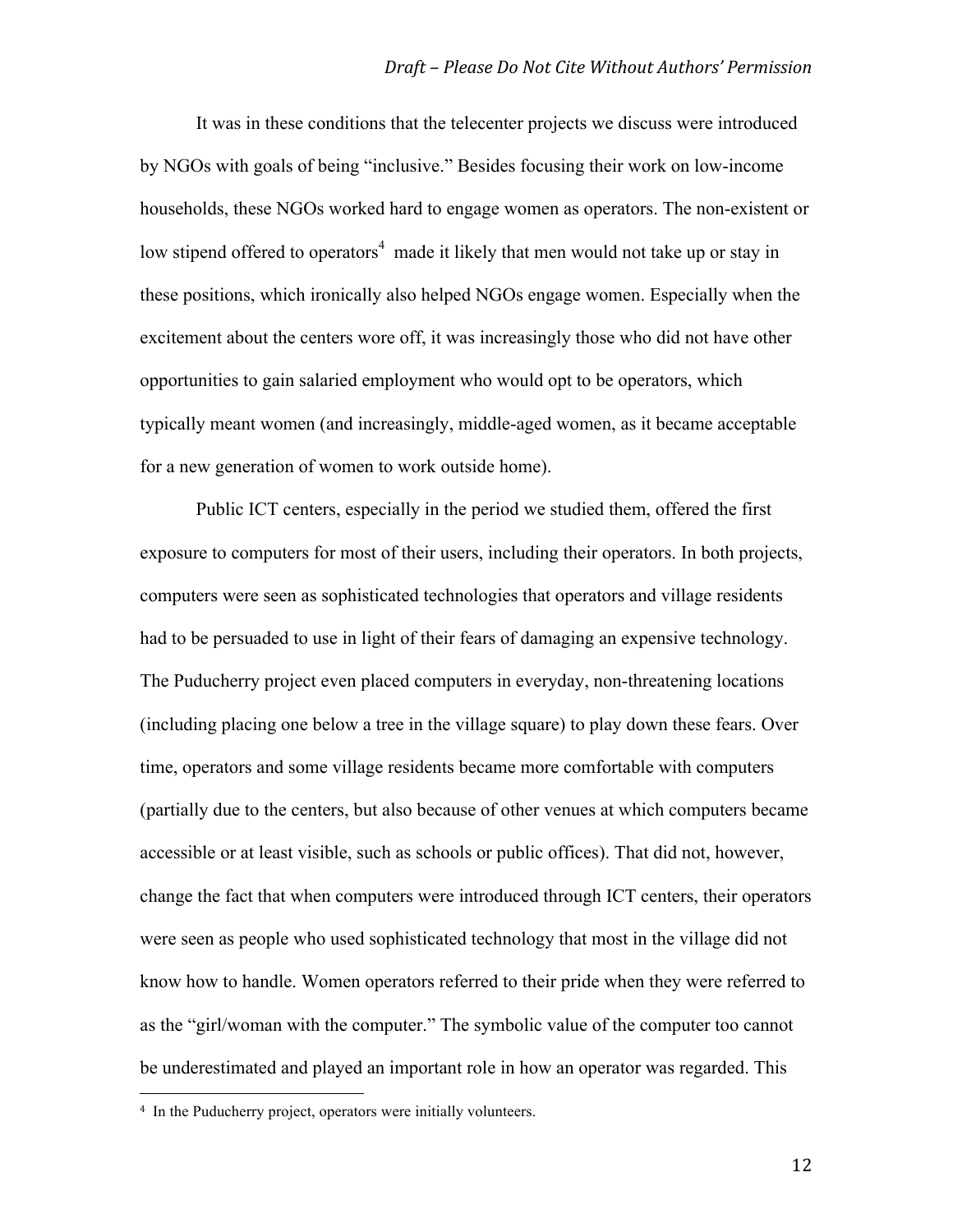was especially significant for women who commented that prior to this visible role in the village, they were always referred to as somebody's daughter, wife or sister. Since technology was largely associated with men in the communities we researched (or rather, only that which was used by men was seen as worthy of being called "technology"), the association with computers became even more important for women operators.

If these are changes experienced by operators in the public sphere, turning to the experiences of individual operators tells us more about changes in more "private" spheres of their lives. Lakshmi, an operator employed with the telecenter project in Tamilnadu since its inception in 2001, said her husband and parents-in-law were initially unhappy with her working, but were now proud of her. Her husband, a carpenter who worked from home, helped her with housework. Lakshmi continued to do most of the housework, albeit on a schedule that accommodated her work at the kiosk. She was unsure how long she could continue with her work as an operator, since her parents-in-law were getting old and required more assistance in their everyday routines. Lakshmi was not, at this stage, complaining that she was responsible for looking after her in-laws or that her husband was not. She was merely pondering how she would manage to balance both these sets of activities that she felt responsible for.

What complicates this story is that while Lakshmi liked her work at the center and the income she earned, she saw her husband as the primary breadwinner for the family. She appeared somewhat uneasy that her husband did not earn enough to provide his family a comfortable lifestyle with his earnings alone. Thus, while the availability of a hitherto unavailable alternatives – of being ICT intermediaries, as well as being in salaried positions allowed women to question of certain norms and expectations of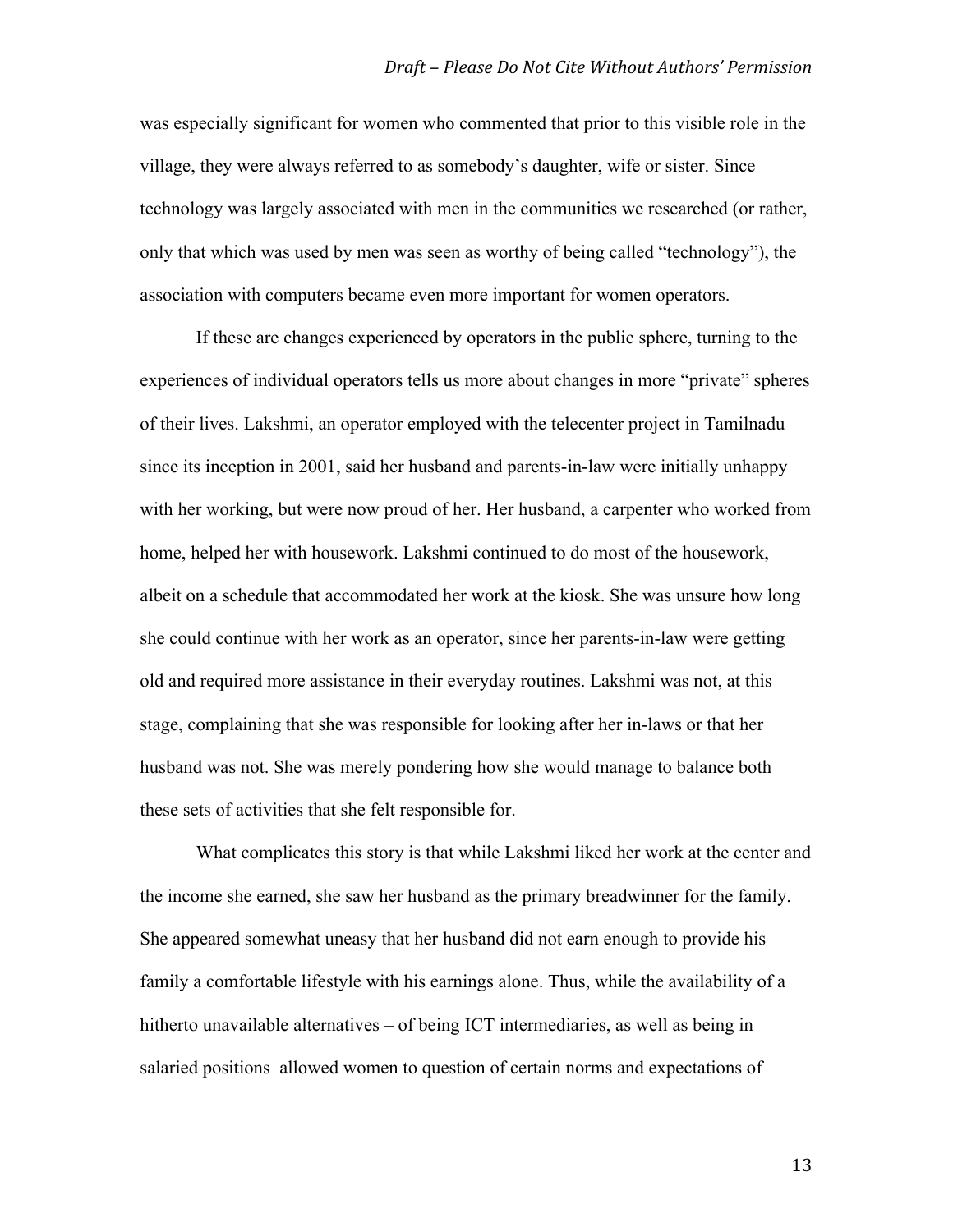women as illustrated by Ling Hua and Lakshmi, this example also brings up the question of norms that persist, including among women ICT intermediaries.

#### **The Pull to Maintain Traditional Gender Roles**

As we began to see above in both the Indian and Chinese cases, ideas persist on how women ought to behave and what their role should be in the family, ideas that are often shared by the women themselves. The push toward change that is facilitated by ownership and proficiency in the use of ICT is tempered by the expectation that women should put their families first, go back to a family-orientated life after working outside for a while, or that men are better suited for the ICT-related work women had taken up.

Deng Xin was a returned migrant who lives with her husband and two children in a small village in China. She and her husband spent five years as migrant workers in Shanghai, where he learned how to use a computer and go online in an Internet café. He taught her how to do so, and although she always struggled with Chinese characters input, with his help she could listen to music, watch movies, and use the instant messaging program QQ. She never achieved a completely autonomous use of the Internet, but since she frequented Internet cafés with him, she always had help right at hand. After the birth of their second child, they moved back to the village, and her husband started his own business as house builder and painter. They bought a computer, but her husband thought that she wouldn't have any use for it, so stopped helping her when she wanted to go online. She had a number of friends from her Shanghai days on QQ, and would have liked to stay in touch, but after a while she gave up asking her husband for help. She occasionally called them on her phone, but overall reverted to a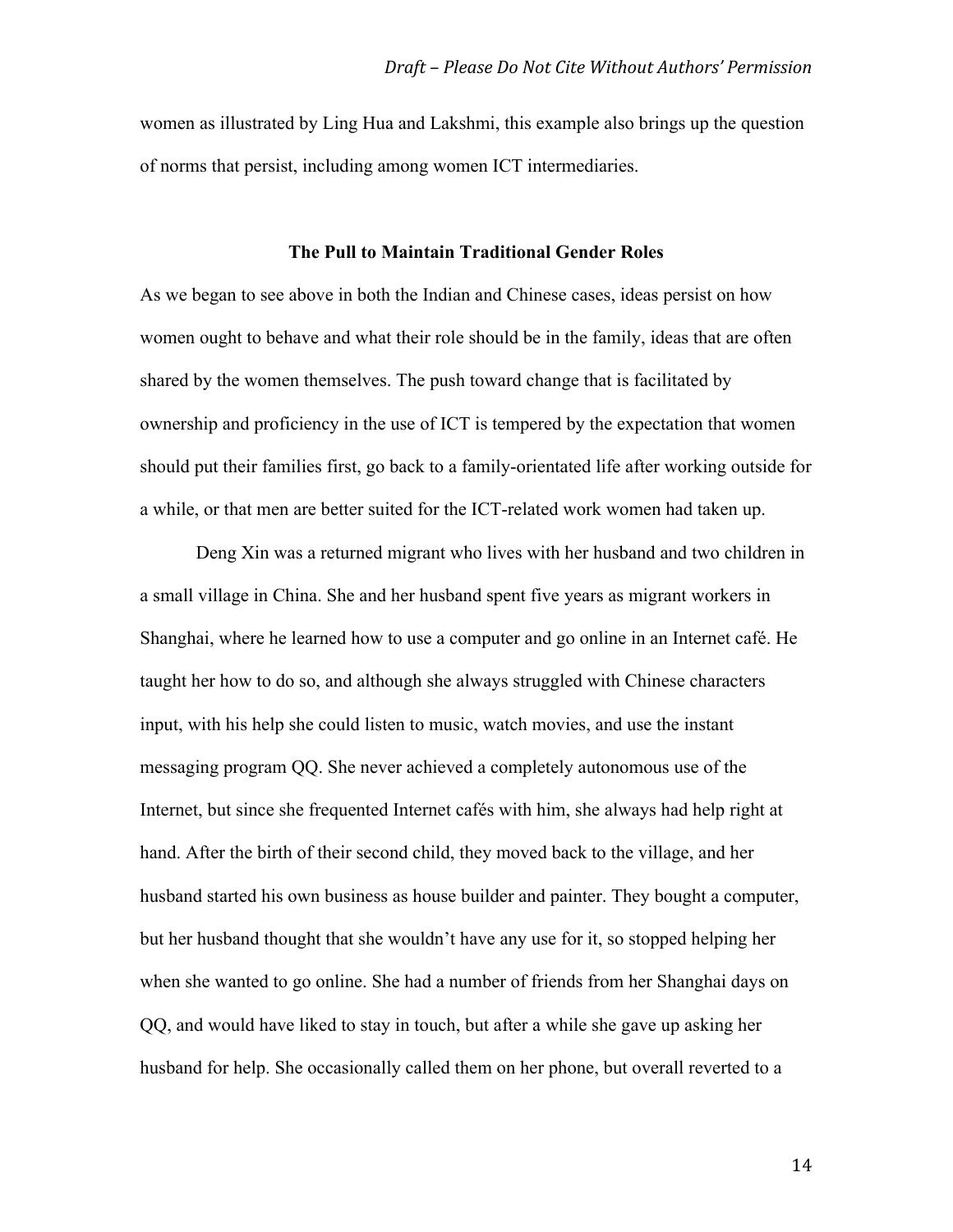wholly village-focused life. Meanwhile, her husband went online regularly, and kept in touch with his Shanghai acquaintances and with urban trends and media content. Similar stories were quite common among returned migrant women, especially if they had children and did not work outside the village: they quickly found themselves reabsorbed into the traditional role they were expected to play in the family (and in the village), and their ties to the outside world were often forgotten, while their husbands maintained both contacts and independence.

Being a woman telecenter operator too had ramifications in the operators' families in the Indian countryside. The cases of Chinnaatha and Lakshmi, both middleaged women operators in the Tamilnadu telecenter project, are telling. Chinnaatha confessed that her husband and his family, who she lived with, were not supportive of her work. Chinnaatha's own mother, who lived in a neighboring village, supported her by taking care of her children during the week. Chinnaatha said that while everybody seemed to like the income she brought in, they resented the time she spent away from home and housework. This was in addition to her own guilt about the time she spent away from her children. Chinnaatha struggled constantly to balance the amount of time she thought she ought to spend at home and at work. She also tried, unsuccessfully, to engage her husband in the work she did. Chinnaatha said that she often despaired of carrying on in this way for long, especially once the drought subsided and she had fieldwork to attend to. But she did not want to give it up since she enjoyed her work at the center so much.

Nor was this "pull" towards traditional roles restricted to relationships within the family: it could ripple through to community-level expectations. The operators pointed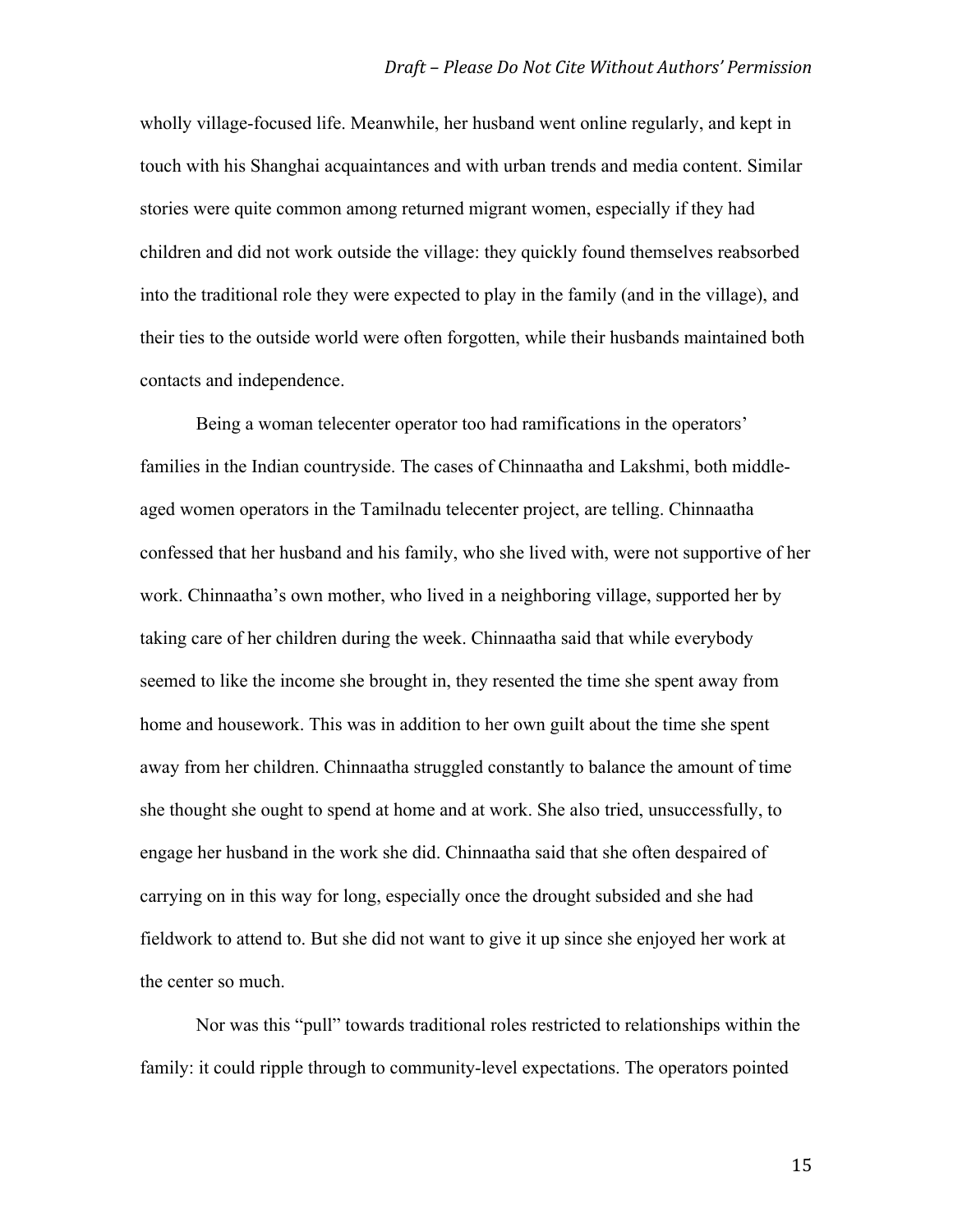out that their extended families and neighbors too accused them of neglecting their families in tending to the center. At the same time, village residents would also assume that women operators could not do justice to the job given their domestic responsibilities. Relatedly, many residents also saw women operators as incompatible with the sophisticated technology they were handling. The center and computers were associated with educated people: time and again, residents without a formal school-based education in the Puducherry village said "What will we do there? That's for the educated folks." Over time, as computers were introduced in schools and became generally more visible, the expectations became that operators should be educated people, who knew computers and English. Given the educational profile of the villages, this meant younger people and men. Residents were, therefore, not happy with the choice of local, middle-aged women as operators, women who were not highly educated (they had graduated class 8) and did not know English. Many parents complained that non-English speaking women who only had an 8<sup>th</sup> grade degree could not possibly be doing a good job teaching computers to their kids. Further, operators themselves were not very confident of what they could teach students once students mastered the basics as the training from the NGO waned. Thus, the clash between who the NGO felt should be an operator and who the community wanted was experienced everyday by the female operator.

#### **Conclusion**

Our focus on process and agency allowed us to observe how our interviewees confronted social expectations around a woman's work-life balance, the implications of her financial independence for the family, her role within the family and finally her ICT expertise visà-vis men in light of their new experiences. We find, thus, that in their role as ICT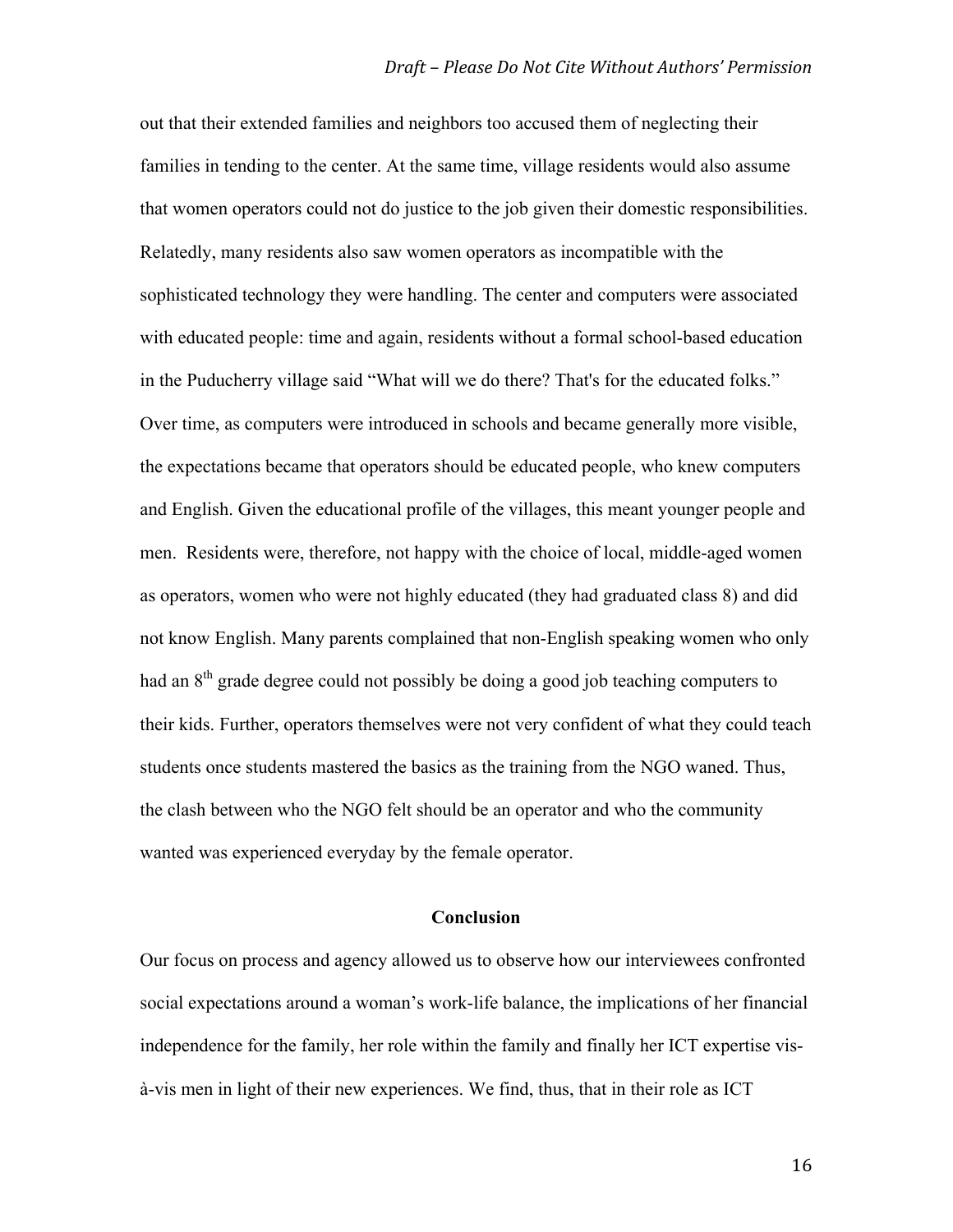intermediaries, women are constantly engaged in negotiating their roles in a family and community. Moreover, the choices they make in the course of mediating ICT use always take place within a broader system of values and social expectations. In the Indian case, when women became telecenter operators, they found themselves negotiating their new roles and expectations with the NGO they worked for, their families and the larger village community. We found that while women, in these negotiations, leveraged the opportunities and resources they acquired as a result of their association with telecenters, societal expectations (and their own) continued to be structured by patriarchal values. In the Chinese case, we saw how the combination of migration and financial independence allowed young women to challenge the patriarchal culture of their villages. These women, in turn, introduced ICT to their female family members who, however, often remained dependent on both ICT mediators and social expectations in their ICT adoption and use. An urban experience that momentarily changed both the role and the familial and societal expectations of women could be reversed when the woman returned to her village and lost her financial independence. We emphasize that the renegotiation of gender roles, in both private and public spaces, is therefore a process that inevitably takes a long time, and that can be supported by, but not entirely stem from, ICTs.

Our work provides several insights for IS research. First, we reiterate conclusions from IS research that deals with intermediaries. We suggest that rather than devoting all attention to end-users, ICT intermediaries and, more in general, the social contexts where both use and intermediation take place, should constitute a core area of IS research.

Second, based on our study, we point to the centrality of power structures and entrenched societal expectations in the process of mediating ICT use. While we examine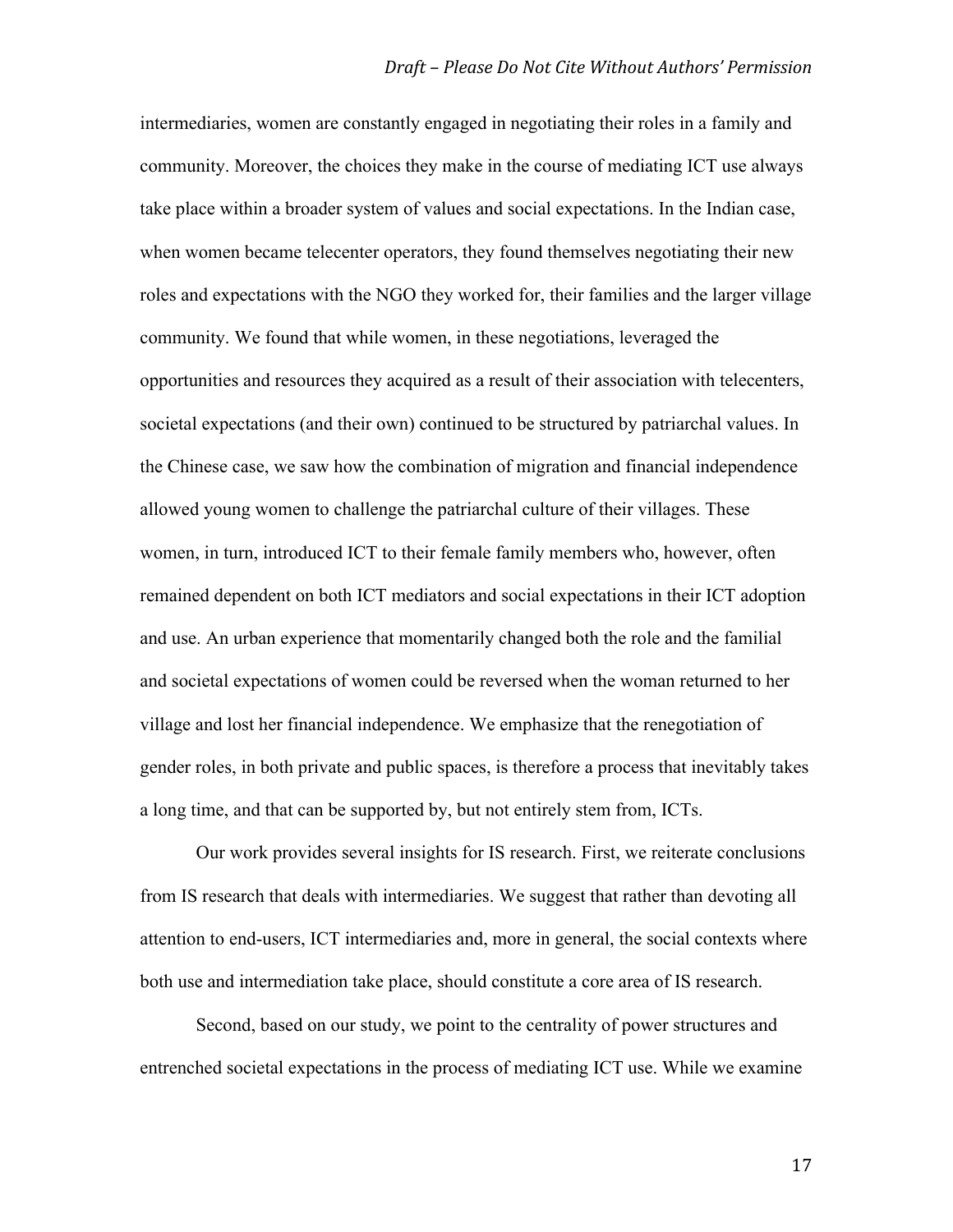this in the context of women's empowerment and in rural India and China, we argue that conflict over roles is equally constitutive of the process by which new information systems are accepted within other types of communities and. This also points to the importance of understanding the structural reasons that underpin change, instead of focusing exclusively on individual behavior or the properties of ICT. We believe such a shift would crucially shape the nature of the recommendations researchers are called upon to make. For example, in our case, it might mean placing less emphasis on ICTs and more on the need for collective and social support systems that enable female intermediaries to work against societal expectations where required (and indeed, several telecenter operators we interviewed spoke glowingly of the support they found in their newly acquired social network of NGO personnel and other women operators).

Our third insight is methodological. We illustrate the importance of focusing on processes, rather than only on outcomes, in order to understand the negotiations that exist around ICT use. The focus on process rather than outcome also allows us to understand that many factors feed into facilitating or inhibiting change. This, in turn, ensures that we move beyond a focus on a single variable (such as gender) which can risk perpetuating stereotypes (on gender as a variable and stereotypes, see again Adam et al. 2004).

Our final insight is (indeed, has to be) broader. If we seek to build IS as an inclusive field, we argue that there is a need to broaden who and what it studies. For example, the idea of a "business organization" in IS has historically referred to a corporate (and often Western) organization. This excludes alternative, equally legitimate ways of conducting business that are common in other parts of the world. Besides being more inclusive of other populations, organizing systems and geographies, such a stance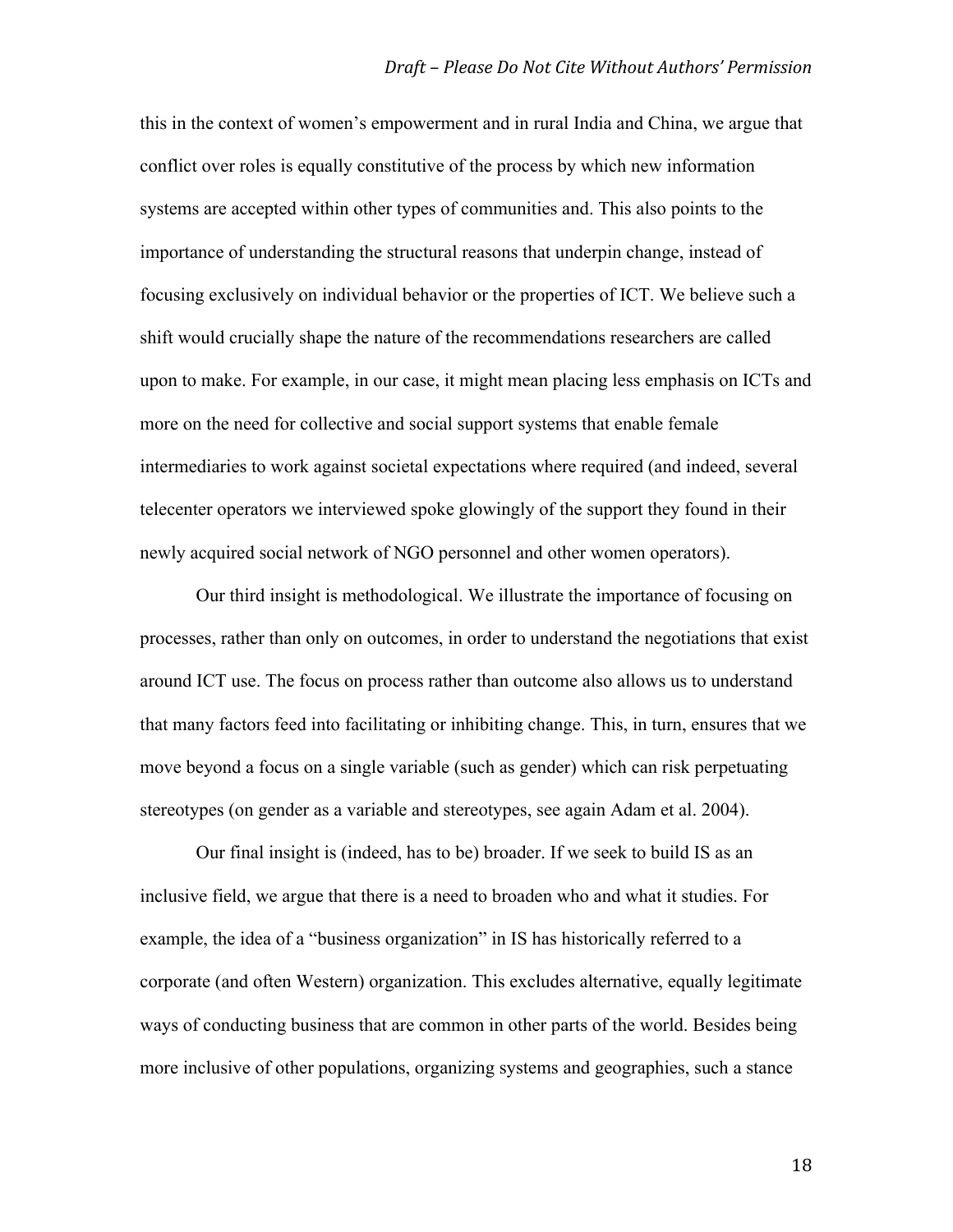would also allow theoretically sophisticated understandings from other fields to illuminate concepts that are equally of interest to IS researchers. In our work, we attempt to achieve this by adopting a framework of "empowerment" from gender studies.

#### **Acknowledgements**

The authors would like to thank the MIS Quarterly editors, in particular M. Lynne Marcus, and the two anonymous reviewers for their constructive feedback. Oreglia's work was partially supported by the National Science Foundation under Grant No. 1027310. Srinivasan's work was supported by a number of research grants over the years, including from the Government of India, Infosys Technologies Bangalore, the 2nd World Summit on Information Society Gender Caucus, the Peter Lyman Graduate Fellowship in New Media and the Center for Budget Policy Studies Bangalore. the authors would like to thank their research participant for sharing their experiences and insights with them.

#### **REFERENCES**

- Adam, A., Griffiths, M., Keogh, C., Moore, K., Richardson, H., and Tattersall, A. 2006. "Being an 'it' in IT: gendered identities in IT work," *European Journal of Information Systems* (15:4), pp. 368–378.
- Adam, A., Howcroft, D., and Richardson, H. 2004. "A decade of neglect: reflecting on gender and IS," *New Technology, Work and Employment* (19:3), pp. 222–240.
- Burrell, J. 2010. "Evaluating Shared Access : Social equality and the circulation of mobile phones in rural Uganda," *Journal of Computer-Mediated Communication* (15), pp. 230–250.
- CNNIC. 2013. "31st Statistical Report on Internet Development in China," Beijing, China.
- Cohen, N. 2001. "What Works: Grameen Telecom's Village Phones," Washington D.C.: World Resource Institute.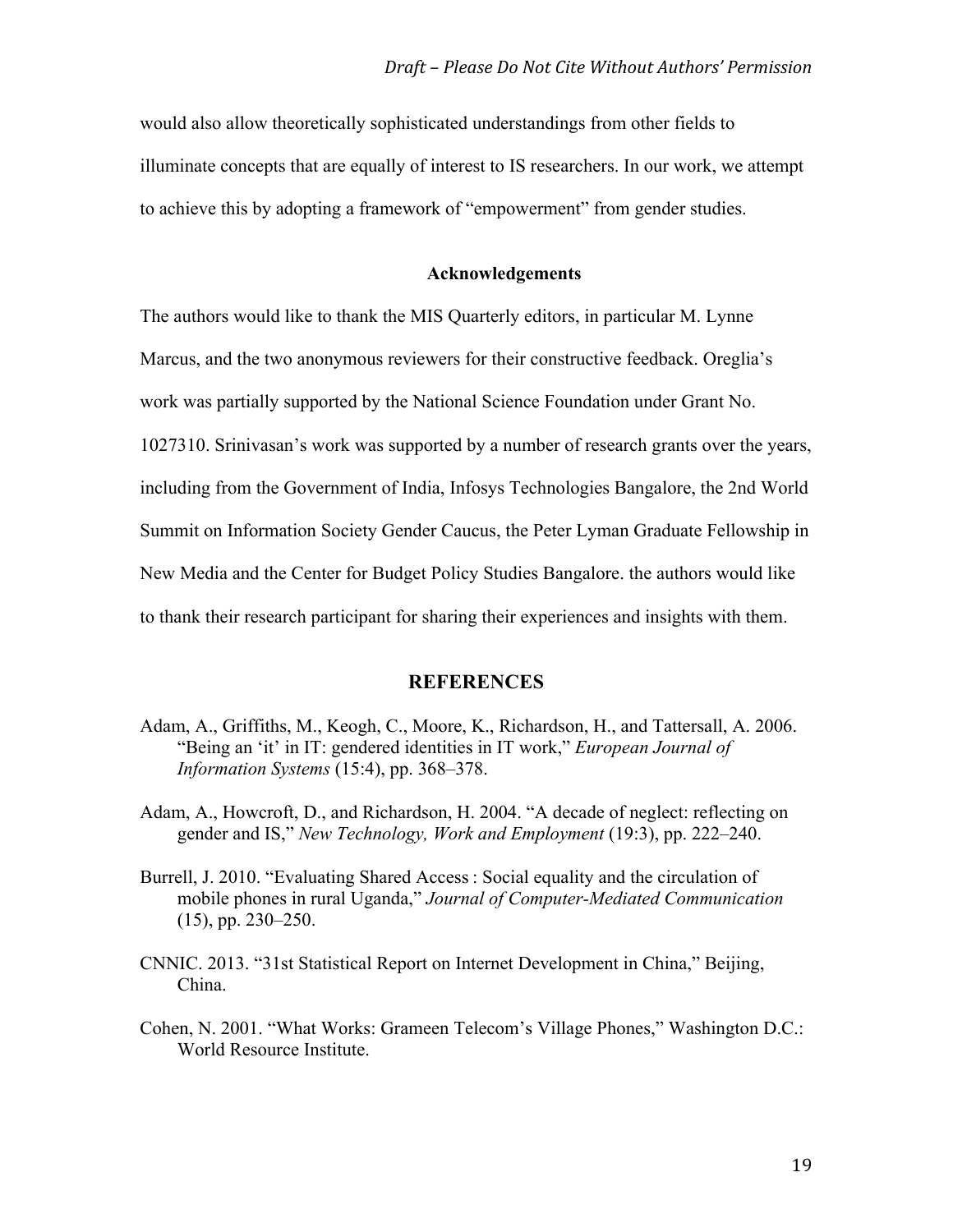- Corneliussen, H. 2005. "'I fell in love with the machine': Women's pleasure in computing," *Journal of Information, Communication and Ethics in Society* (3:4), pp. 233–241.
- D'Mello, M., and Eriksen, T. H. 2010. "Software, sports day and sheera: Culture and identity processes within a global software organization in India," *Information and Organization* (20:2)Elsevier Ltd, pp. 81–110.
- Donner, J., and Marsden, G. 2011. "Exploring Mobile-only Internet Use : Results of a Training Study in Urban South Africa," *International Journal of Communication* (5), pp. 574–597.
- "Eureka Moments: How a Luxury Item Became a Tool of Global Development,". 2009. *The Economist* (181:1).
- Fan, C. C. 2004. "Out to the City and Back to the Village: The Experiences and Contributions of Rural Women Migrating from Sichuan and Anhui.," in *On the Move: Women and Rural-to-Urban Migration in Contemporary China*, A. M. Gaetano and T. Jacka (eds.), New York: Columbia University Press, pp. 177–206.
- Fu, D. 2009. "A Cage of Voices: Producing and Doing Dagongmei in Contemporary China," *Modern China* (35:5), pp. 527–561.
- Gaetano, A. M., and Jacka, T. 2004. *On the Move: Women and Rural-to-Urban Migration in Contemporary China.*, New York: Columbia University Press.
- Gill, K., Brooks, K., McDougall, J., Patel, P., and Kes, A. 2010. "Bridging the Gender Divide: How Technology Can Advance Women Economically," Washington D.C.
- Gopakumar, K. R. 2008. "E-Governance Services Through Telecenters: The Role of Human Intermediary and Issues of Trust," *Information Technologies & International Development* (4:1), pp. 19–35.
- Howcroft, D., and Trauth, E. M. 2008. "The implications of a critical agenda in gender and IS research," *Information Systems Journal* (18), pp. 185–202.
- IIITB. 2005. "Information and Communications Technologies for Development: A Comparative Analysis of Impacts and Costs from India," Bangalore, India.
- Kabeer, N. 2001. "Reflections on the Measurement of Women's Empowerment," in *Discussing Women's Empowerment: Theory and Practice*, Uppsala, Sweden: Sida studies, pp. 17–57.
- Kumar, R., and Best, M. L. 2006. "Impact and Sustainability of E-Government Services in Developing Countries: Lessons Learned from Tamil Nadu, India," *The Information Society* (22), pp. 1–12.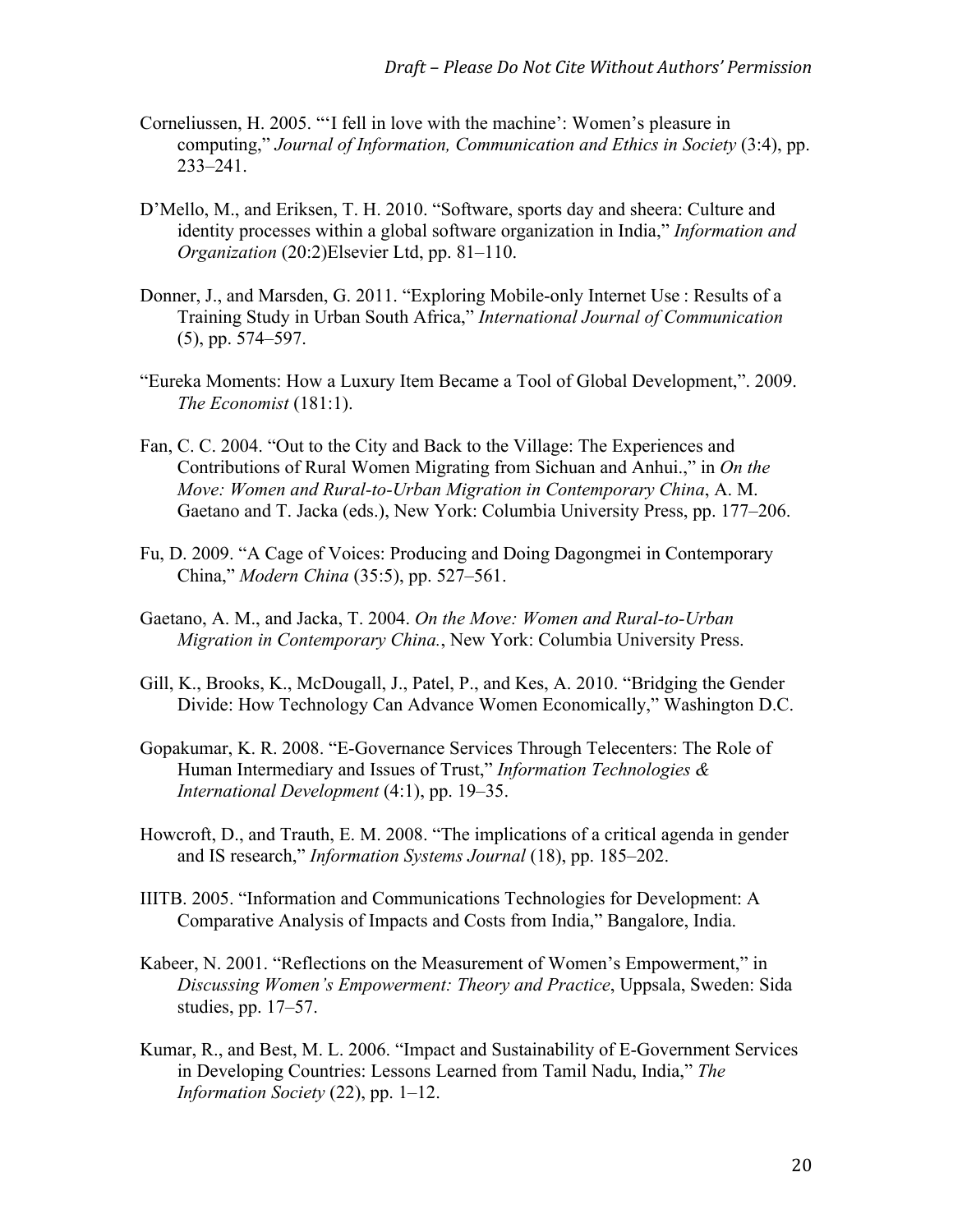- Kuriyan, R., Toyama, K., and Ray, I. 2006. "Integrating Social Development and Financial Sustainability: The Challenges of Rural Computer Kiosks in Kerala," in *ICTD*, Berkeley, CA, May, pp. 121–130.
- Kvasny, L. 2006. "Let the Sisters Speak: Understanding Information Technology from the Standpoint of the 'Other,'" *The DATA BASE for Advances in Information Systems* (37:4), pp. 13–25.
- Lamb, R., and Kling, R. 2003. "Reconceptualizing users as social actors in information systems research," *MIS Quarterly* (27:2), pp. 197–235.
- Malhotra, A., Kanesathasan, A., and Patel, P. 2012. "Connectivity: How Mobile Phones, Computers and the Internet Can Catalyze Women's Entrepreneurship," .
- Malhotra, A., Schuler, S. R., and Boender, C. 2002. "Measuring Women's Empowerment as a Variable in International Development," .
- Markus, M. L. 2001. "Toward A Theory of Knowledge Reuse: Types of Knowledge Reuse Situations and Factors in Reuse Success," *Journal of Management Information Systems* (18:1), pp. 57–93.
- Medhi, I., Menon, S. R., Cutrell, E., and Toyama, K. 2010. "Beyond Strict Illiteracy: Abstracted Learning Among Low-Literate Users," in *ICTD2010*, London.
- Oreglia, E. 2013. "From Farm to Farmville: Circulation, adoption, and use of ICT between urban and rural China." Ph.D. Dissertation, University of California Berkeley.
- Oreglia, E., and Kaye, J. J. 2012. "A Gift from the City : Mobile Phones in Rural China," in *Proceedings of the ACM 2012 conference on Computer Supported Cooperative Work (CSCW '12)*, New York, NY, USA, pp. 137–146.
- Pal, J., Pawar, U. S., Brewer, E. A., and Toyama, K. 2006. "The Case for Multi-User Design for Computer Aided," in *International World Wide Web Conference WWW 2006*, Edinburgh.
- Parikh, T. S. 2006. "Understanding and Designing for Intermediated Information Tasks in India," *Pervasive Computing* , pp. 32–39.
- Pozzebon, M., Mackrell, D., and Nielsen, S. 2014. "Structuration bridging diffusion of innovations and gender relations theories: A case of paradigmatic pluralism in IS research," *Information Systems Journal* (24), pp. 229–248.
- Ramírez, R., Parthasarathy, B., and Gordon, A. 2013. "From Infomediaries to Infomediation at Public Access Venues: Lessons from a 3-Country Study," in *ICTD*, Cape Town, South Africa, pp. 124–132.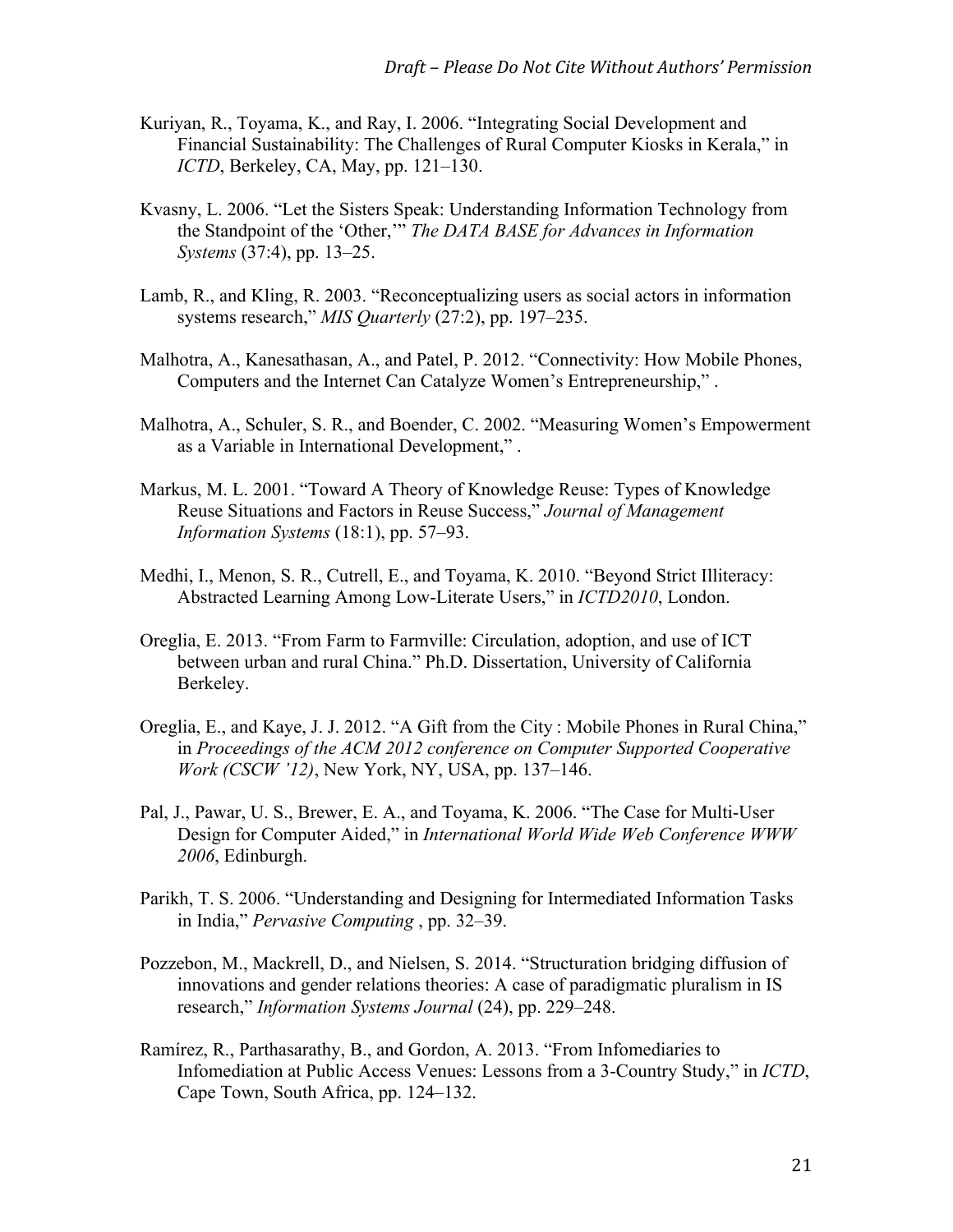- Ravishankar, M. N., Pan, S. L., and Myers, M. D. 2012. "Information technology offshoring in India: a postcolonial perspective," *European Journal of Information Systems* (22:4)Nature Publishing Group, pp. 387–402.
- Richardson, H. 2009. "Taking a feminist approach to information systems research and using the 'thinking tools' provided by the sociologist Pierre Bourdieu," *Information Technology & People* (22:1), pp. 26–35.
- Richardson, H. J., and Howcroft, D. 2006. "The contradictions of CRM a critical lens on call centres," *Information and Organization* (16:2), pp. 143–168.
- Sambasivan, N., Cutrell, E., Toyama, K., and Nardi, B. 2010. "Intermediated technology use in developing communities," *Proceedings of the 28th international conference on Human factors in computing systems - CHI '10* New York, New York, USA: ACM Press, p. 2583.
- Saumure, K., and Given, L. M. 2008. "Data saturation," *The SAGE Encyclopedia of Qualitative Research Methods*, SAGE Publications, pp. 196–197.
- Shen, A. X., Lee, M. K., Cheung, C. M., and Chen, H. 2010. "Gender differences in intentional social action: we-intention to engage in social network-facilitated team collaboration," *Journal of Information Technology* (25:2)Palgrave Macmillan, pp. 152–169.
- Srinivasan, J. 2011. "The political life of information: 'Information' and the practice of governance in India." Ph.D. Dissertation, University of California Berkeley.
- Srinivasan, J. 2012. "Looking Beyond 'Information Provision': The Importance of Being a Kiosk Operator in the Sustainable Access in Rural India (SARI) Project, Tamil Nadu, India," *Information Technologies & International Development* (8:2), pp. 101–114.
- Stanley, R. 2005. "Village Phone: A Tool for Empowerment," Grameen Foundation, USA.
- Sukumaran, A., Ramlal, S., Ophir, E., Kumar, V. R., Mishra, G., Evers, V., Balaji, V., and Nass, C. 2009. "Intermediated technology interaction in rural contexts," *Proceedings of the 27th international conference extended abstracts on Human factors in computing systems - CHI EA '09* New York, New York, USA: ACM Press, p. 3817.
- Tapia, A. H. 2006. "Hostile Work Environment.Com: Increasing Participation of Underrepresented Groups, Lessons Learned from the Dot-Com Era," *The DATA BASE for Advances in Information Systems* (37:4), pp. 79–98.